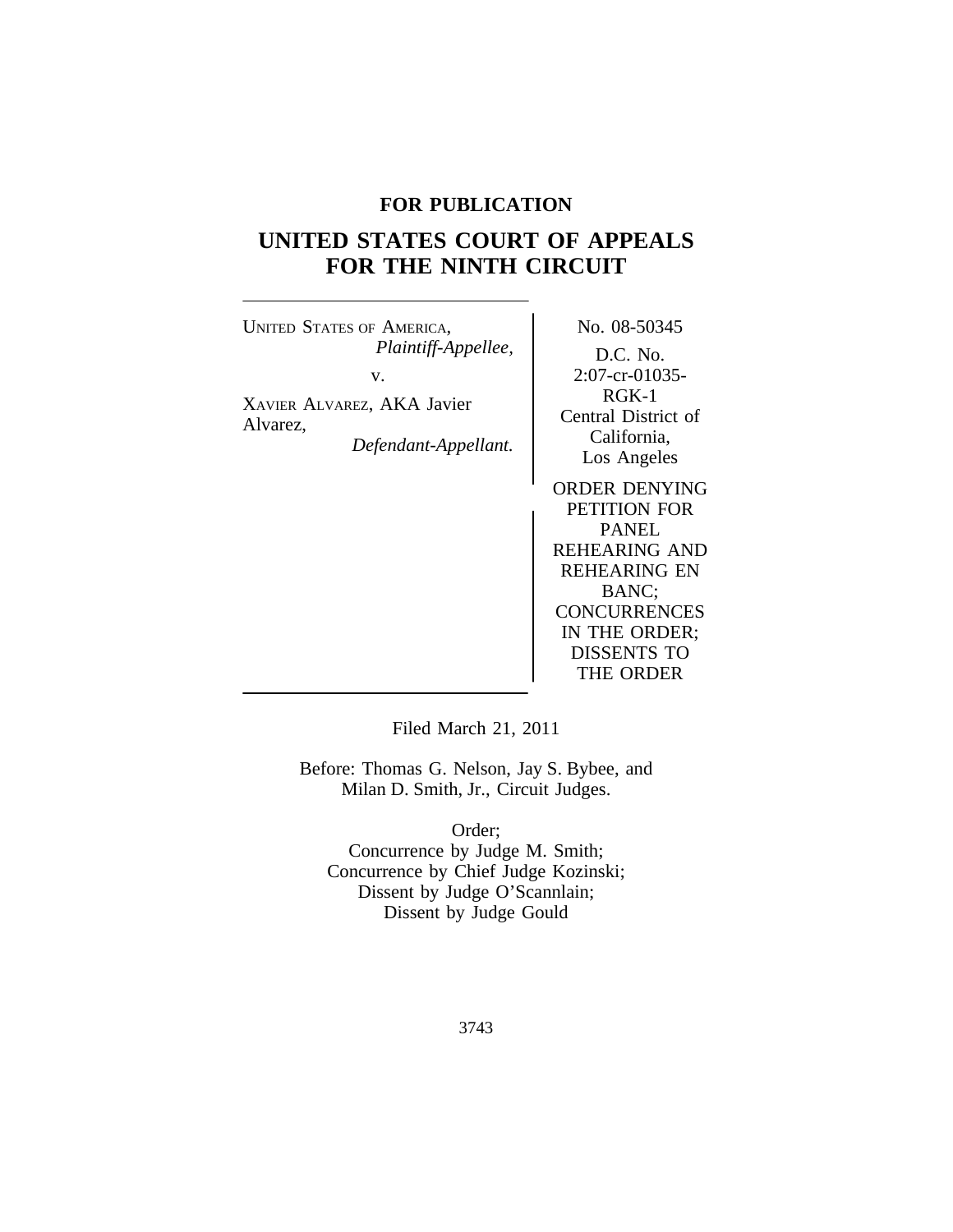### **ORDER**

Judges T.G. Nelson and M. Smith have voted to deny the petition for panel rehearing. Judge M. Smith has voted to deny the petition for rehearing en banc, and Judge T.G. Nelson has so recommended. Judge Bybee has voted to grant the petition for panel rehearing and rehearing en banc.

The full court was advised of the petition for rehearing en banc. A judge requested a vote on whether to rehear the matter en banc, and the matter failed to receive a majority of the votes of the nonrecused active judges in favor of en banc consideration. Fed. R. App. P. 35.

The petition for panel rehearing and rehearing en banc is DENIED.

M. SMITH, Circuit Judge, with whom KOZINSKI, Chief Judge, joins, concurring in the denial of rehearing en banc:

I concur in the court's decision not to rehear this case en banc, and write to respond to the dissents from that decision.

This case presents two issues: (1) Does the government bear the burden of proof to show that speech forbidden by the Stolen Valor Act (the Act), 18 U.S.C. § 704(b), is unprotected by the First Amendment, or does a criminal defendant charged under the Act bear the burden of proof to show that the targeted speech is protected by the First Amendment? (2) Is the speech forbidden by the Act protected by the First Amendment, or does it fall into one of the "well-defined and narrowly limited classes of speech" that is unprotected by the First Amendment, *United States v. Stevens*, 130 S. Ct. 1577, 1584 (2010) (internal quotation mark omitted)?

The Act provides: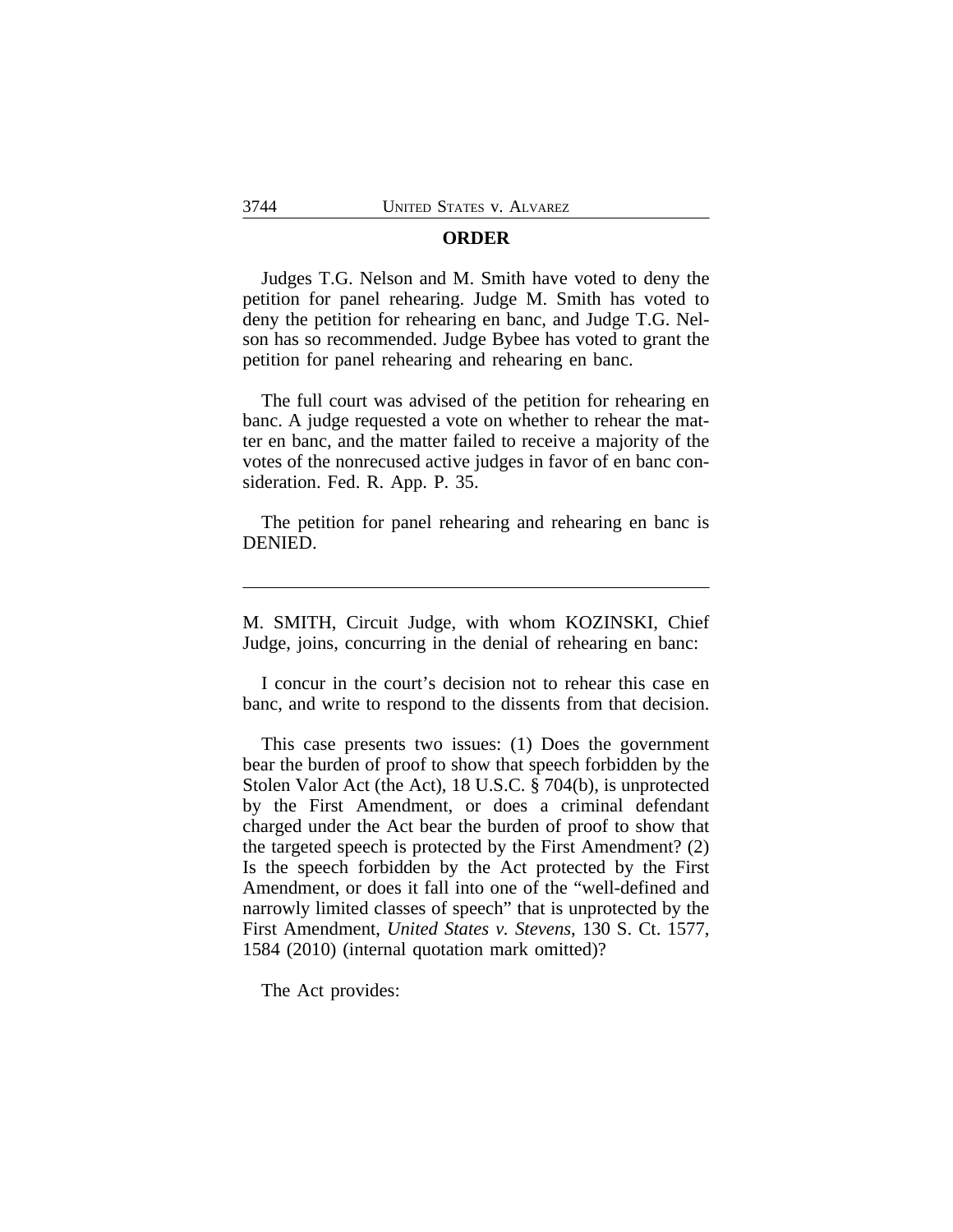Whoever falsely represents himself or herself, verbally or in writing, to have been awarded any decoration or medal authorized by Congress for the Armed Forces of the United States, any of the service medals or badges awarded to the members of such forces, the ribbon, button, or rosette of any such badge, decoration, or medal, or any colorable imitation of such item shall be fined under this title, imprisoned not more than six months, or both.

18 U.S.C. § 704(b). The prescribed prison term is increased to one year if the decoration involved is the Medal of Honor, a distinguished-service cross, a Navy cross, an Air Force cross, a silver star, or a Purple Heart. *Id.* § 704(c), (d).

Xavier Alvarez won a seat on the Three Valley Water District Board of Directors in 2007. On July 23, 2007, at a joint meeting with a neighboring water district board, newly-seated Director Alvarez introduced himself, stating "I'm a retired marine of 25 years. I retired in the year 2001. Back in 1987, I was awarded the Congressional Medal of Honor. I got wounded many times by the same guy. I'm still around." With the exception of "I'm still around," Alvarez's statement was a series of bizarre lies, and Alvarez was indicted and convicted for falsely claiming that he had been awarded the Medal of Honor.

Although the majority and Judges O'Scannlain, Gould, and Bybee (sometimes referred to collectively as the Dissenters) disagree regarding the correct answers to the questions noted *supra*, we agree on several key underlying issues. First, we all agree that the Act "seek[s] to regulate 'only  $\ldots$  words,' " *Broadrick v. Oklahoma*, 413 U.S. 601, 612 (1973) (quoting *Gooding v. Wilson*, 405 U.S. 518, 520 (1972)), that the Act targets words about a specific subject (military honors), and that the Act is plainly a content-based regulation of speech. *See United States v. Alvarez*, 617 F.3d 1198, 1218-19 (9th Cir. 2010) (Bybee, J., dissenting). Second, because the Act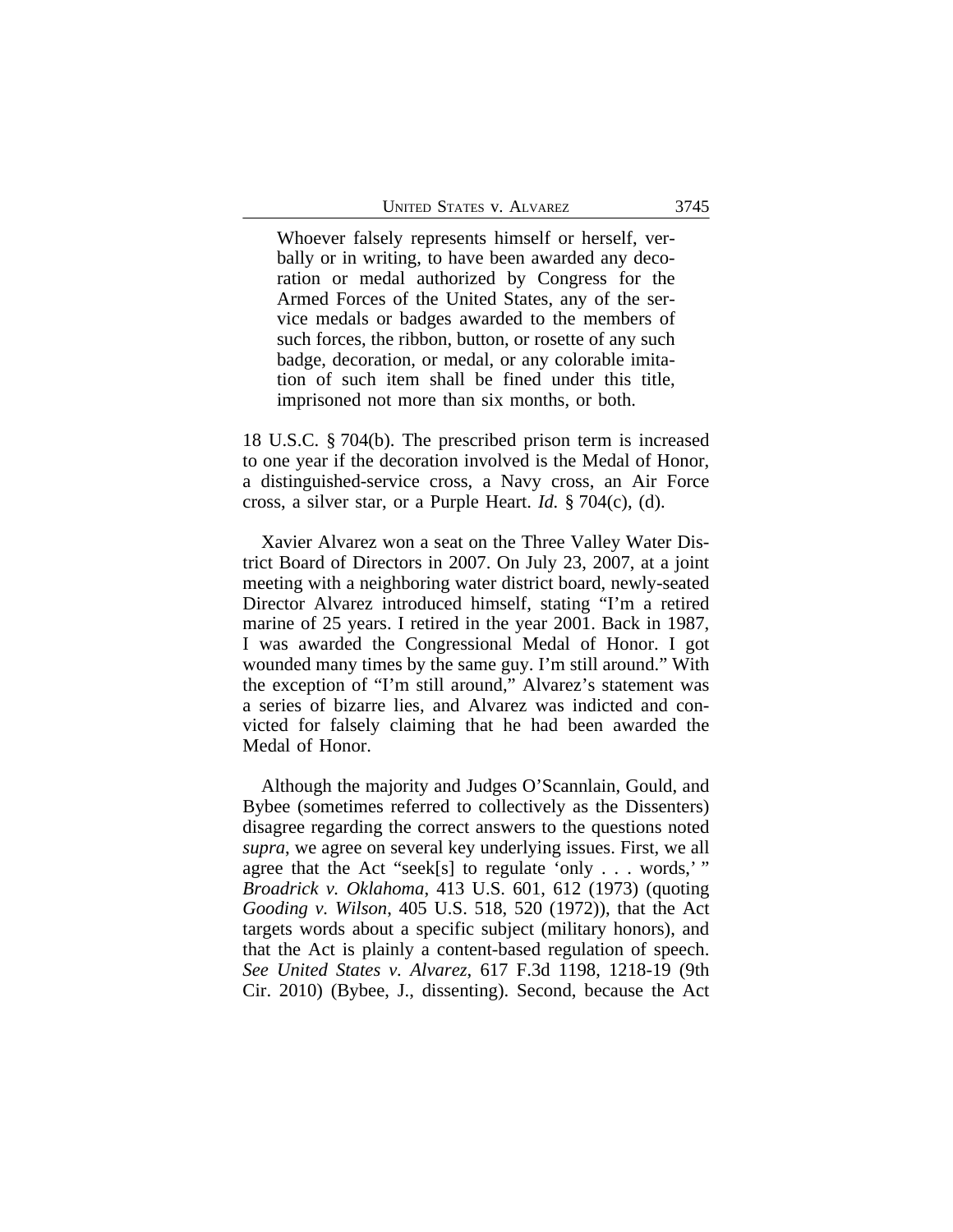imposes a content-based restriction on speech, it is subjected to strict scrutiny, *United States v. Playboy Entm't Grp., Inc.*, 529 U.S. 803, 813 (2000), unless the speech it criminalizes falls into one of the "well-defined and narrowly limited classes of speech" that is unprotected by the First Amendment, *Stevens*, 130 S. Ct. at 1584 (internal quotation mark omitted).

There is also no meaningful dispute between the majority and the Dissenters concerning whether the Act survives strict scrutiny if it does not fall into one of the *Stevens* subcategories of speech that is unprotected by the First Amendment. For example, Judge Bybee acknowledged that "if the Stolen Valor Act were subjected to strict scrutiny, the Act would not satisfy this test." *Alvarez*, 617 F.3d at 1232 n.10 (Bybee, J., dissenting) (emphasis omitted). The majority and the Dissenters also agree that the Government neither proved, nor was required to prove, that Alvarez's statements helped him to obtain tangible or intangible benefits, was part of a legal proceeding, involved certifying the truth of an official document, or caused harm to anyone else.

We also note that the majority opinion does not impugn the reputation of any of our brave men and women in uniform. On the contrary. The strict scrutiny analysis of the majority opinion affirms that our men and women in uniform put themselves in harm's way because they are honorable and brave, and not because they seek to be awarded one or more of the medals covered by the Act.

## **DISCUSSION**

The first dispute between the majority and the Dissenters asks who bears the burden of proof in this case. The Dissenters, drawing almost entirely on defamation case law, suggest that we should invert the ordinary First Amendment burden in *all* cases involving false statements, even if criminal charges are involved. *Alvarez*, 617 F.3d at 1228-29, 1234 (Bybee, J.,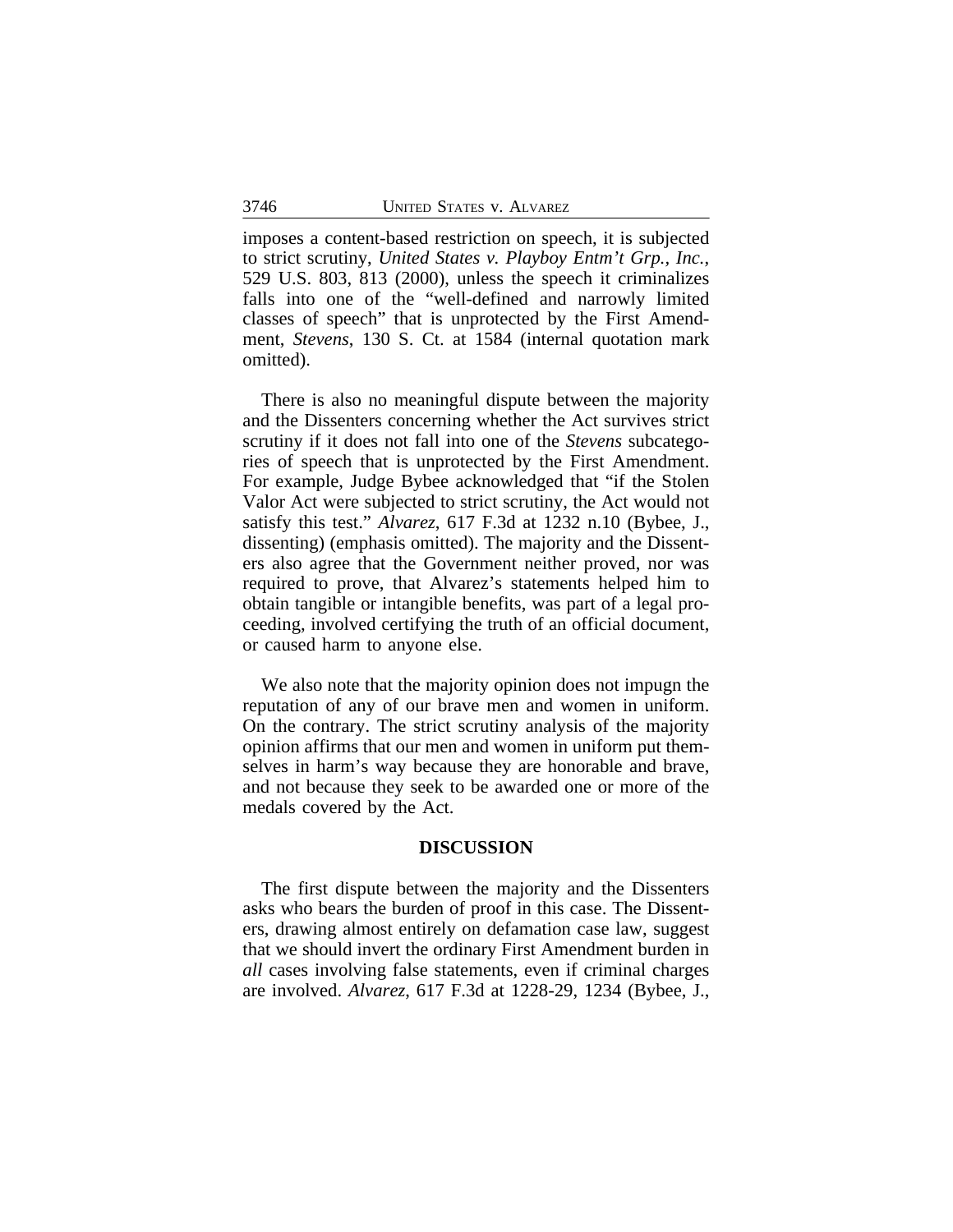dissenting); O'Scannlain Dissent at 3767-69, 3771. But this approach inverts the burdens of proof and persuasion mandated by the Supreme Court by requiring criminal defendants to show that their speech covered by the Act falls into the categories of speech protected by the First Amendment, instead of requiring the government to prove that the targeted speech is not so protected. Ordinarily, "[w]hen the Government restricts speech, the Government bears the burden of proving the constitutionality of its actions," and "the risk of nonpersuasion . . . must rest with the Government, not with the citizen." *Playboy Entm't Group*, 529 U.S. at 816, 818; *see also Phila. Newspapers, Inc. v. Hepps*, 475 U.S. 767, 777 (1986) ("In the context of governmental restriction of speech, it has long been established that the government cannot limit speech protected by the First Amendment without bearing the burden of showing that its restriction is justified."). This general rule applies with even more force in criminal cases such as this one, because the Constitution "protects the accused against conviction except upon proof beyond a reasonable doubt of every fact necessary to constitute the crime with which he is charged." *In re Winship*, 397 U.S. 358, 364 (1970).

In addressing the second question, the Dissenters rely heavily on isolated comments made by Supreme Court Justices in First Amendment cases without examining the context in which those statements were made, or the actual holdings in those cases. In each of these opinions, the Court has made clear that false speech is *not* subject to a blanket exemption from constitutional protection.

Tellingly, the Dissenters' discussion of Supreme Court case law begins with *Gertz v. Robert Welch, Inc.*, 418 U.S. 323 (1974), rather than *Gertz*'s predecessor, *New York Times Co. v. Sullivan*, 376 U.S. 254 (1964). *Sullivan* held that libel laws are unconstitutional unless they include a scienter element. In reaching this conclusion, the Court asked whether speech "forfeits [First Amendment] protection by the falsity of some of its factual statements and by its alleged defamation of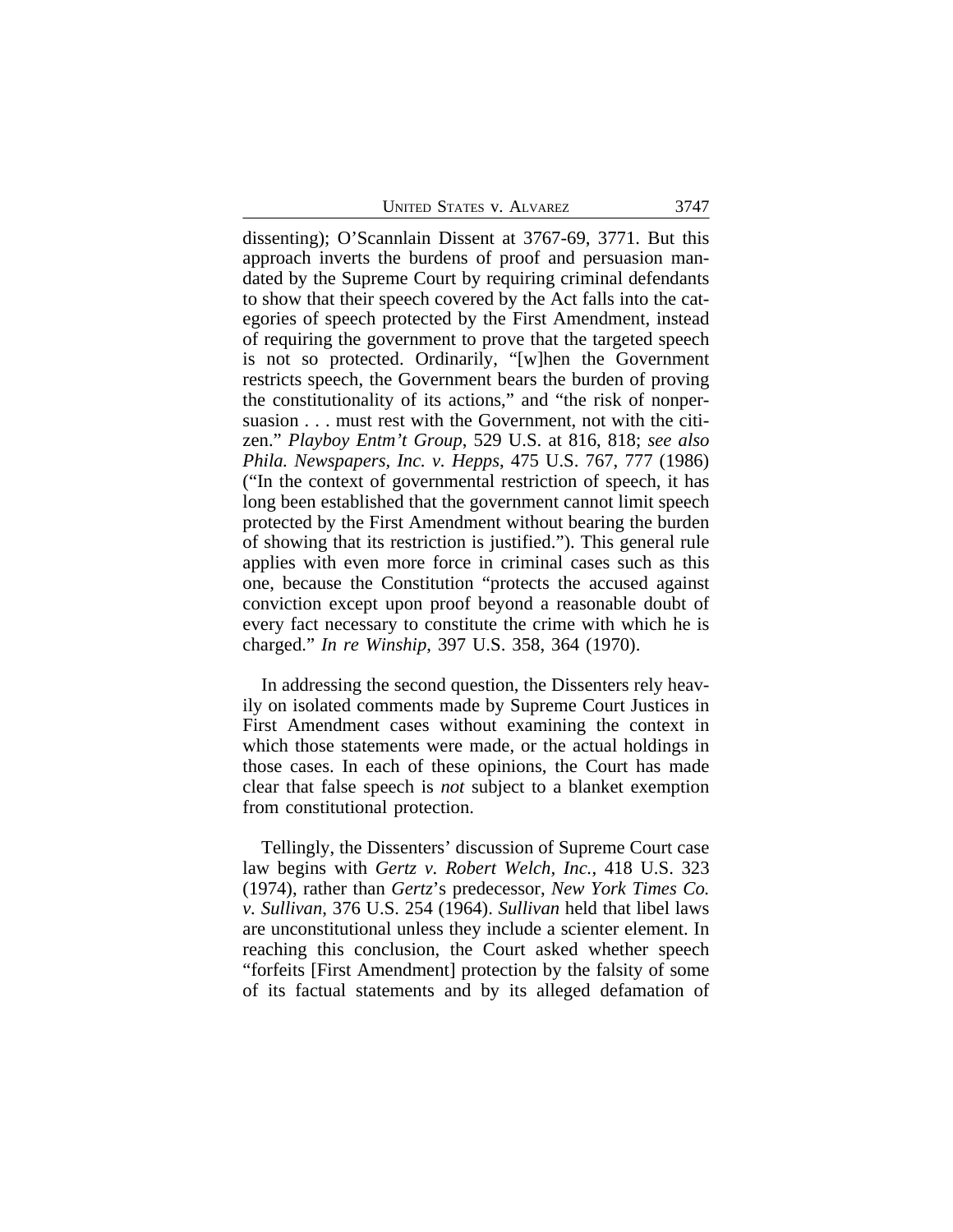respondent," and held, unequivocally, that it does not. *Id.* at 271. The Court explained:

Authoritative interpretations of the First Amendment guarantees have consistently refused to recognize an exception for any test of truth. . . . The constitutional protection does not turn upon the truth, popularity, or social utility of the ideas and beliefs which are offered. As Madison said, "Some degree of abuse is inseparable from the proper use of every thing; and in no instance is this more true than in that of the press." In *Cantwell v. Connecticut*, 310 U.S. 296, 310 [(1940)], the Court declared: "In the realm of religious faith, and in that of political belief, sharp differences arise. In both fields the tenets of one man may seem the rankest error to his neighbor. To persuade others to his own point of view, the pleader, as we know, at times, resorts to exaggeration, to vilification of men who have been, or are, prominent in church or state, and even to false statement. But the people of this nation have ordained in the light of history, that, in spite of the probability of excesses and abuses, these liberties are, in the long view, essential to enlightened opinion and right conduct on the part of the citizens of a democracy."

*Id.* (citations omitted). The Court accordingly concluded that "[t]hat erroneous statement is inevitable in free debate, and . . . it must be protected if the freedoms of expression are to have the 'breathing space' that they need to survive." *Id.* at 271-72 (internal quotation marks omitted). The Court added that "[e]ven a false statement may be deemed to make a valuable contribution to public debate, since it brings about 'the clearer perception and livelier impression of truth, produced by its collision with error.' " *Id.* at 279 n.19 (quoting J.S. Mill, *On Liberty* 15 (Oxford: Blackwell, 1947)).

Rather than addressing *Sullivan*'s clear statement that "[a]uthoritative interpretations of the First Amendment guar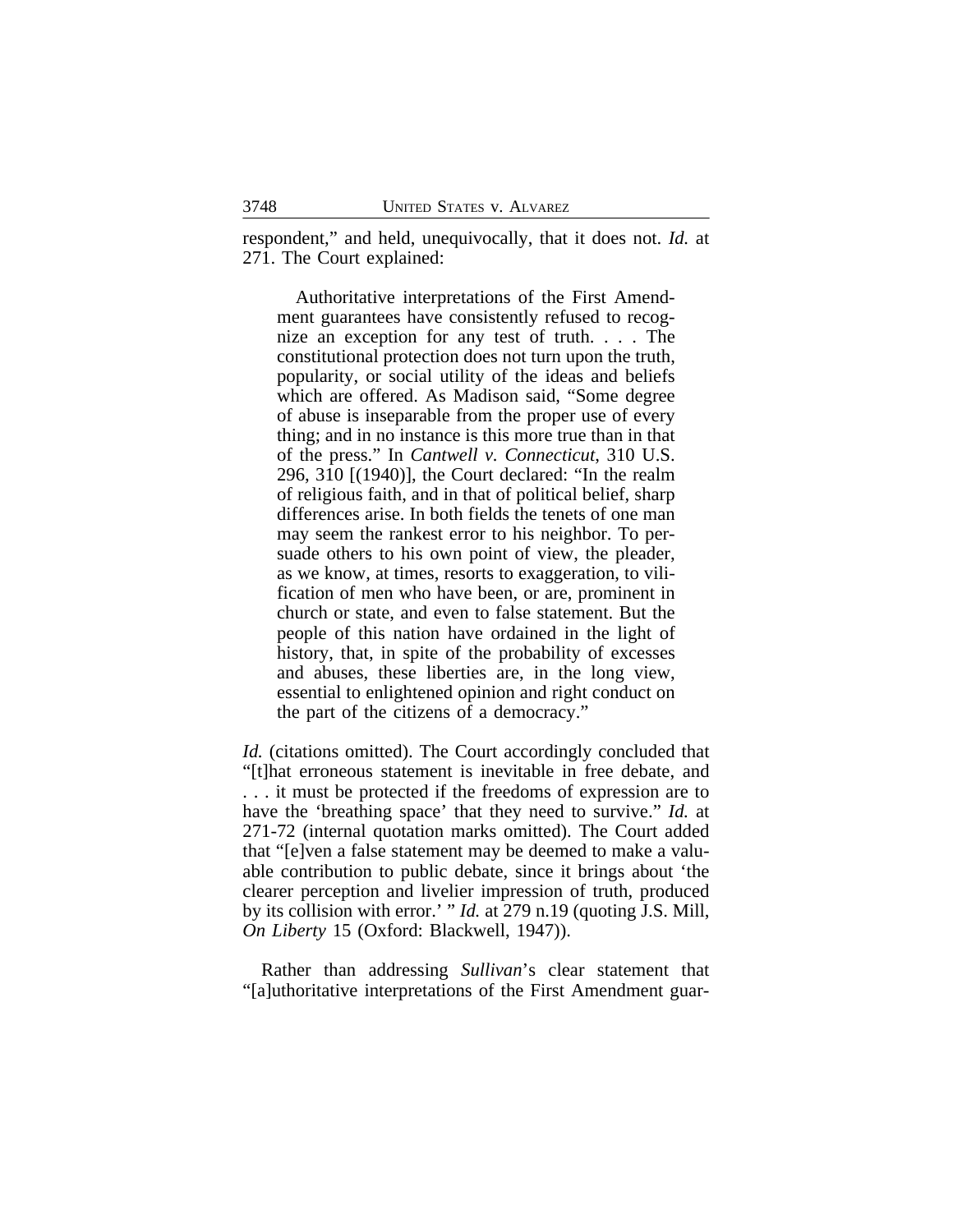UNITED STATES V. ALVAREZ 3749

antees have consistently refused to recognize an exception for any test of truth," *id.* at 271, the Dissenters rely heavily on the Court's post-*Sullivan* case law. Yet none of these cases contradicts *Sullivan*'s holding that at least *some* false statements are entitled to First Amendment protection. The Dissenters primarily rely on *Gertz* and its progeny for the proposition that "the erroneous statement of fact is not worthy of constitutional protection." 418 U.S. at 340. In *Gertz*, the Court classified false statements of fact as "belong[ing] to that category of utterances" that " 'are of such slight social value as a step to truth that any benefit that may be derived from them is clearly outweighed by the social interest in order and morality.' " *Id.* (quoting *Chaplinsky v. New Hampshire*, 315 U.S. 568, 572 (1942)). Thus, the Dissenters conclude, regulations of false factual speech may be proscribed without constitutional problem—or even any constitutional scrutiny.

Like *Sullivan*, *Gertz* (the earliest of the post-*Sullivan* cases cited by the Dissenters) was a defamation case. Judge O'Scannlain's Dissent repeatedly quotes *Gertz* for the proposition that "the erroneous statement of fact is not worthy of constitutional protection," *see* O'Scannlain Dissent at 3763, 3772, but *Gertz* also explained that such untrue statements are "nevertheless inevitable in free debate." 418 U.S. at 340. The *Gertz* Court then added: "The First Amendment requires that we protect some falsehood in order to protect speech that matters." *Id.* at 341. Thus, recognizing this need to protect "speech that matters," the Court endeavored to find a balance in defamation cases between the "legitimate state interest in compensating private individuals for wrongful injury to reputation," and the First Amendment requirement of "shield[ing] the press and broadcast media from the rigors of strict liability for defamation." *Id.* at 348. The Court accordingly held that plaintiffs must show some level of fault by the defendant, and further held that plaintiffs may only receive compensation for "actual injury" if it is "supported by competent evidence concerning the injury." *Id.* at 350.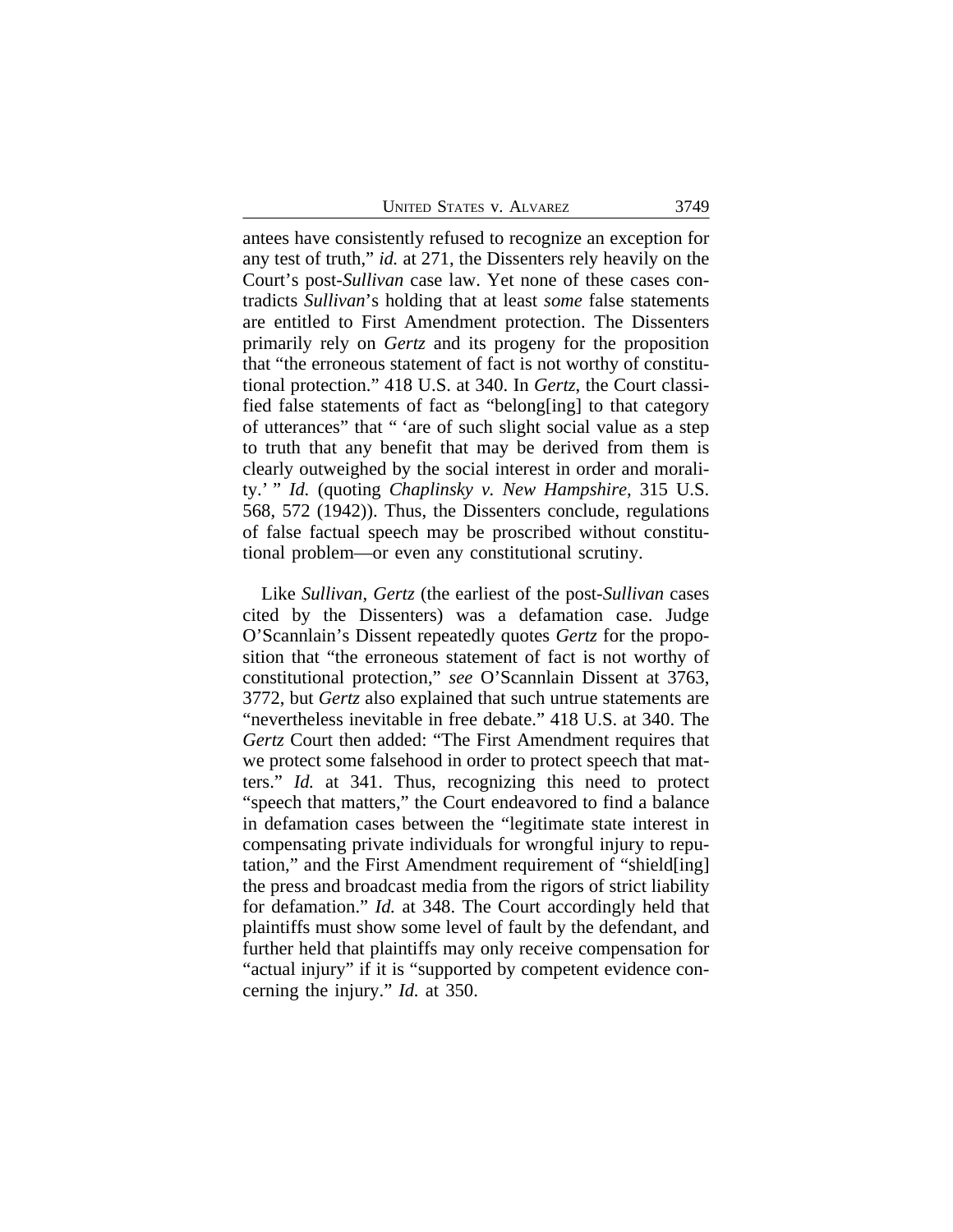In other words, although *Gertz* stated that false statements are not inherently worthy of First Amendment protection,**<sup>1</sup>** the Court did not hold that " 'false statements of fact' are categorically unprotected." O'Scannlain Dissent at 3774 (quoting *Gertz*, 418 U.S. at 340). Rather, *Gertz* held that defamatory statements are unprotected if they are *made with a culpable state of mind* and *cause injury* to another person. This is exactly what it had held a decade earlier in *Sullivan* and *Garrison v. Louisiana*, 379 U.S. 64 (1964), which only permitted defamation actions in which there is "an intent to inflict harm through falsehood." *Id.* at 73. If *Gertz* stood for the proposition that false statements are *per se* unprotected (as the Dissenters suggest), then the *Gertz* majority's reasoning would likely have looked much more like Justice White's dissent. *Compare Gertz*, 418 U.S. at 347 n.10 (majority opinion), *with id.* at 375-76 (White, J., dissenting).

In sum, "*Gertz*'s statement that false factual speech is unprotected, considered in isolation, omits discussion of essential constitutional qualifications on that proposition." *Alvarez*, 617 F.3d at 1203. Although the Court has stated that false statements of fact are *unworthy* of First Amendment protection, the Court has never held that false speech is *per se*, or even *presumptively*, *unprotected* by the First Amendment. Indeed, one of the current members of the Court, while working as a law professor, recognized "[t]he near absolute protection given to false but nondefamatory statements of fact outside the commercial realm." Elena Kagan, *Private Speech, Public Purpose: The Role of Governmental Motive in First Amendment Doctrine*, 63 U. Chi. L. Rev. 413, 477 (1996).

Consistent with this principle, the Court's standard list of categorically exempt speech has *never* used the phrase "false

**<sup>1</sup>***But see Sullivan*, 376 U.S. at 279 n.19 ("Even a false statement may be deemed to make a valuable contribution to public debate, since it brings about 'the clearer perception and livelier impression of truth, produced by its collision with error.' " (quoting Mill, *supra*, at 15)).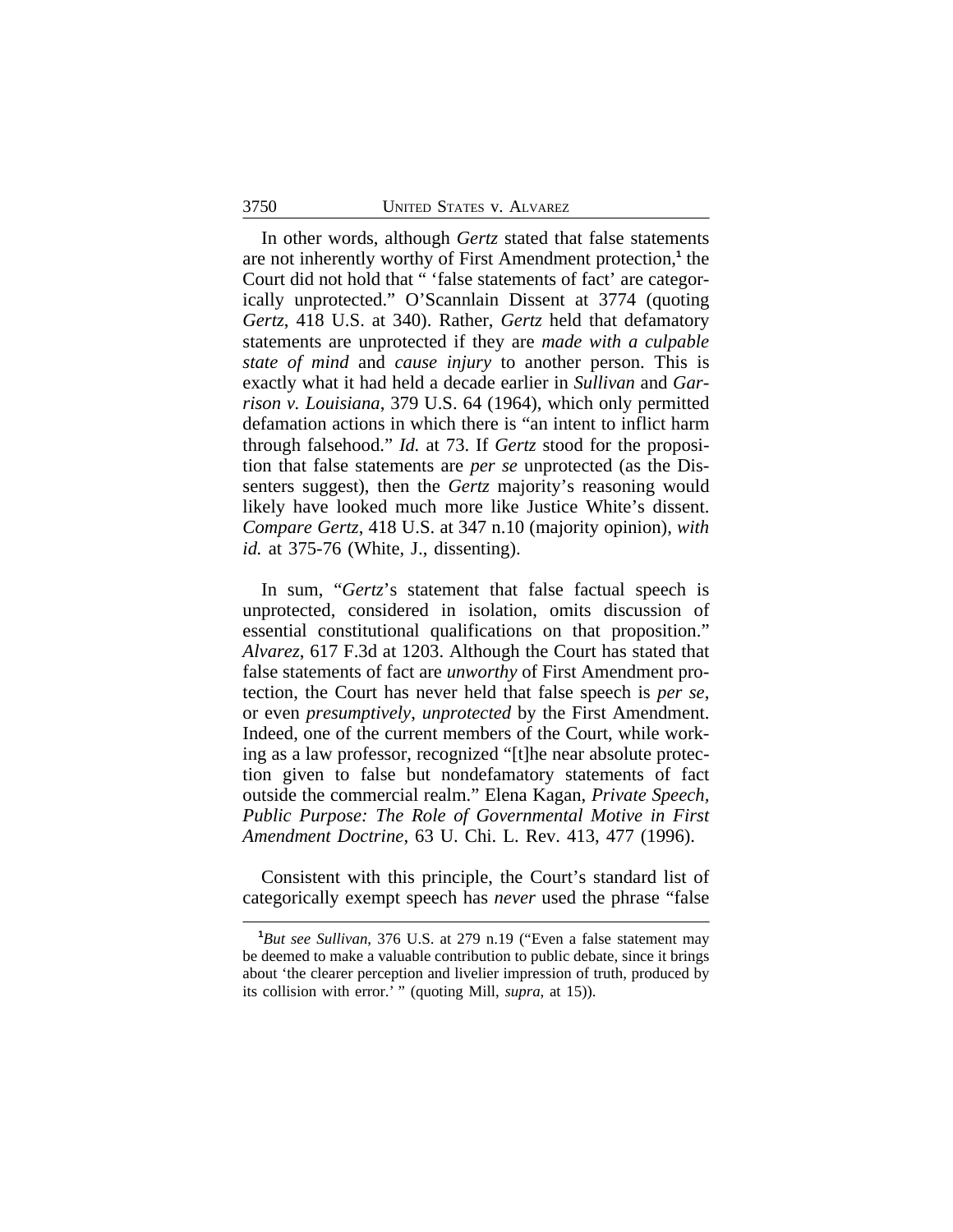statements of fact." Instead, the Court has limited itself to using the words defamation (or libel) and fraud. Most recently, the Court wrote: "These historic and traditional categories [of unprotected speech] long familiar to the bar including obscenity, defamation, fraud, incitement, and speech integral to criminal conduct—are well-defined and narrowly limited classes of speech, the prevention and punishment of which have never been thought to raise any Constitutional problem." *Stevens*, 130 S. Ct. at 1584 (citations and internal quotation marks omitted). Similar formulations have been used for at least six decades, and the Court has *never* included "false statements of fact" in its list.**<sup>2</sup>** As Judge O'Scannlain's Dissent appears to acknowledge, *all* of the cases and statutes he relies upon either fit within one of the categories discussed in *Stevens* (or its predecessors) or were subjected to First Amendment scrutiny.**<sup>3</sup>**

**<sup>3</sup>**Although Judge O'Scannlain is correct that "not *all* of the cases in this area deal with defamation," O'Scannlain Dissent at 3774 n.6, he is also

**<sup>2</sup>** *See, e.g.*, *R.A.V. v. City of St. Paul*, 505 U.S. 377, 383 (1992) (listing obscenity, defamation, and fighting words); *Simon & Schuster, Inc. v. Members of N.Y. State Crime Victims Bd.*, 502 U.S. 105, 127 (1991) (Kennedy, J., concurring) (listing "obscenity, defamation, incitement, or situations presenting some grave and imminent danger the government has the power to prevent" (citations omitted)); *Bose Corp. v. Consumers Union of U.S., Inc.*, 466 U.S. 485, 504 (1984) ("Libelous speech has been held to constitute one such category [of unprotected speech]; others that have been held to be outside the scope of the freedom of speech are fighting words, incitement to riot, obscenity, and child pornography." (citations omitted)); *New York v. Ferber*, 458 U.S. 747, 763 (1982) (listing fighting words, libel, and obscenity); *Cent. Hudson Gas & Elec. Corp. v. Pub. Serv. Comm'n of N.Y.*, 447 U.S. 557, 592-93 (1980) (Rehnquist, J., dissenting) (listing fighting words, group libel, obscenity, and false and misleading commercial speech); *Sullivan*, 376 U.S. at 269 (listing "insurrection, contempt, advocacy of unlawful acts, breach of the peace, obscenity, [and] solicitation of legal business" (footnotes omitted)); *Konigsberg v. State Bar of Cal.*, 366 U.S. 36, 49 n.10 (1961) (listing "libel, slander, misrepresentation, obscenity, perjury, false advertising, solicitation of crime, complicity by encouragement, conspiracy, and the like"); *Chaplinsky*, 315 U.S. at 572 (listing "the lewd and obscene, the profane, the libelous, and the insulting or 'fighting' words").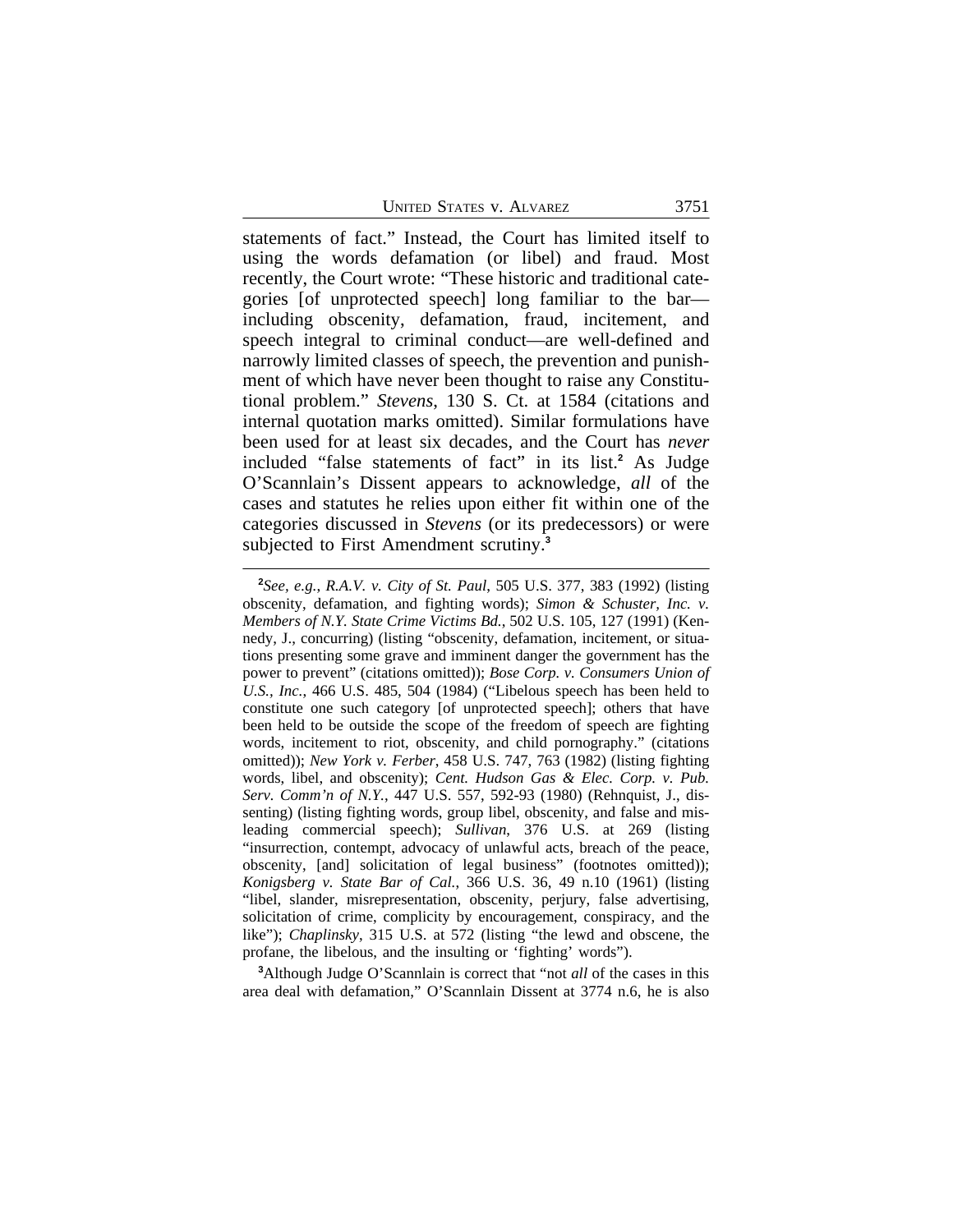To the extent the Court has articulated a test for determining whether a certain type of speech belongs on that list, the test is whether "[f]rom 1791 to the present," that speech has been "historically unprotected." *Stevens*, 130 S. Ct. at 1584-86. Usually, in cases involving such types of speech, "the evil to be restricted so overwhelmingly outweighs the expressive interests, if any, at stake, that no process of caseby-case adjudication is required." *Ferber*, 458 U.S. at 763-64; *see also Chaplinsky*, 315 U.S. at 572 (explaining that unprotected categories of speech "are of such slight social value as a step to truth that any benefit that may be derived from them

Judge O'Scannlain collects a number of federal and state laws prohibiting various forms of fraud and perjury. O'Scannlain Dissent at 3775-76; *see also* Black's Law Dictionary 1254 (9th ed. 2009) (defining "perjury" broadly as "[t]he act or an instance of a person's deliberately making material false or misleading statements while under oath"). Fraud, of course, is covered by *Stevens*'s categories, and perjury is included in a similar list in *Konigsberg*, 366 U.S. at 49 n.10.

Judge O'Scannlain also cites a series of cases discussing anticompetitive "sham" litigation. *E.g.*, *BE & K Constr. Co. v. NLRB*, 536 U.S. 516 (2002); *Bill Johnson's Rests., Inc. v. NLRB*, 461 U.S. 731 (1983); *Clipper Exxpress v. Rocky Mountain Motor Tariff Bureau, Inc.*, 690 F.2d 1240 (9th Cir. 1982). These cases stand for the narrow and uncontroversial proposition that "there is simply no basis to hold that deliberately misrepresenting facts to an administrative [or judicial] body for anticompetitive purposes enjoys blanket first amendment protection." *Clipper Exxpress*, 690 F.3d at 1262.

Finally, Judge O'Scannlain cites a pair of cases that *refused* to recognize new exceptions to the First Amendment. *Hustler Magazine v. Falwell*, 485 U.S. 46, 56 (1988) ("[T]he sort of expression involved in this case [intentional infliction of emotional distress] does not seem to us to be governed by any exception to the general First Amendment principles stated above."); *Va. State Bd. of Pharmacy v. Va. Citizens Consumer Council, Inc.*, 425 U.S. 748, 770 (1976) ("[C]ommercial speech, like other varieties, is protected . . . .").

correct that *many* of them *do.* O'Scannlain Dissent at 3774. *See Keeton v. Hustler Magazine, Inc.*, 465 U.S. 770 (1984); *Herbert v. Lando*, 441 U.S. 153 (1979); *Gertz*, 418 U.S. 323; *Sullivan*, 376 U.S. 254. Another case he cites involves fighting words, which also fit into the *Stevens* categories of First Amendment-exempt speech. *Chaplinsky*, 315 U.S. 568.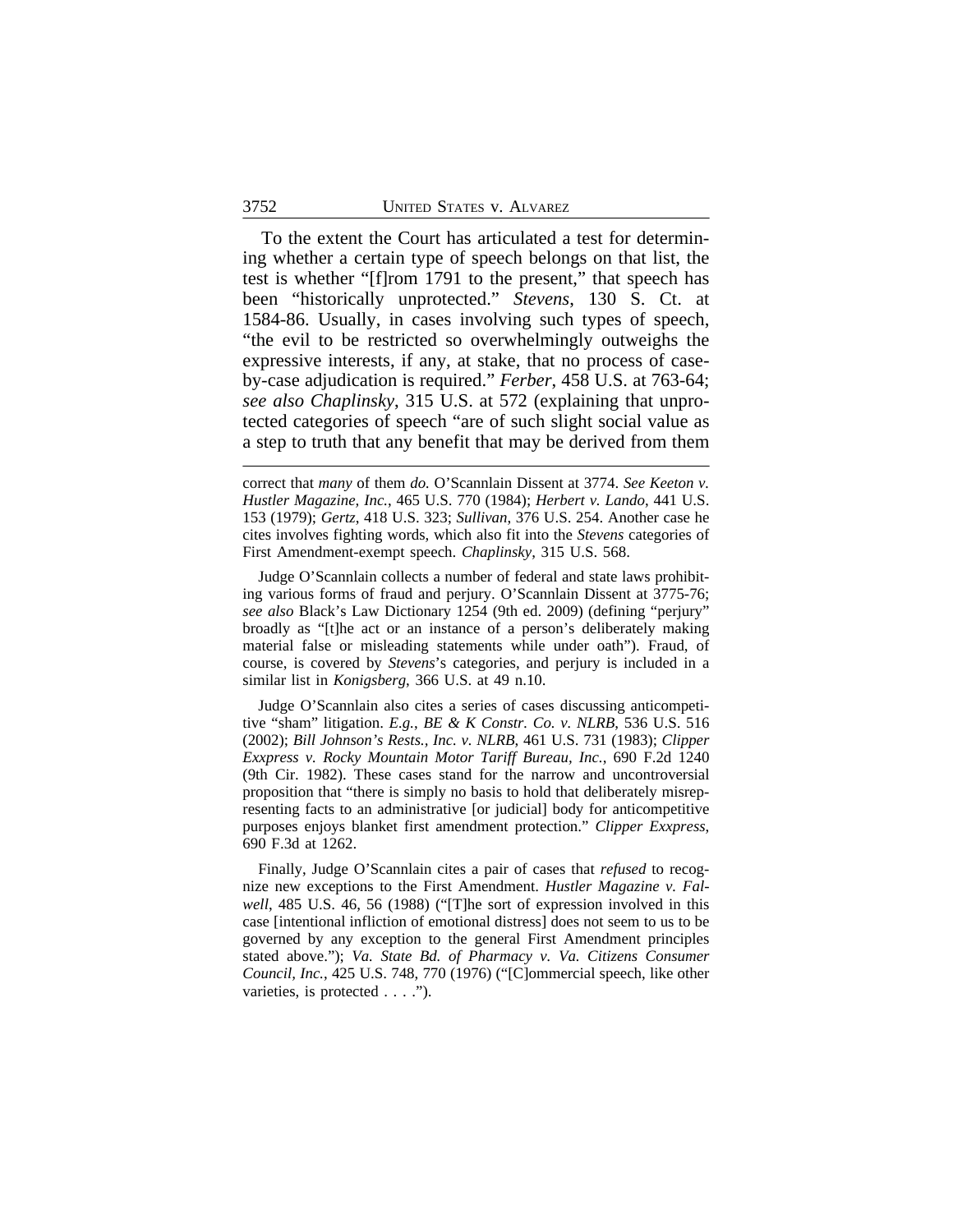is clearly outweighed by the social interest in order and morality"). However, the Court has cautioned against reliance on a "freewheeling" "cost-benefit analysis." *Stevens*, 130 S. Ct. at 1586. The Court has also explained that *Chaplinsky* and its successors "do not set forth a test that may be applied as a general matter to permit the Government to imprison any speaker so long as his speech is deemed valueless or unnecessary, or so long as an ad hoc calculus of costs and benefits tilts in a statute's favor." *Id.* Instead, the exclusive test is whether the "categor[y] of speech . . . ha[s] been historically unprotected." *Id.***<sup>4</sup>** Tellingly, in *Stevens*, the Court found the government's proposed "free-floating test for First Amendment coverage," to be "startling and dangerous," and went on to say that "[t]he First Amendment's guarantee of free speech does not extend only to categories of speech that survive an ad hoc balancing of relative social costs and benefits. The First Amendment itself reflects a judgment by the American people that the benefits of its restrictions on the Government outweigh the costs. Our Constitution forecloses any attempt to revise that judgment simply on the basis that some speech is not worth it." *Id.* at 1585.**<sup>5</sup>**

The Dissenters fail to identify a body of historical authorities showing broad regulation of *false statements of fact*. They contend that "[t]he fact that one of the Court's most recent

**<sup>4</sup>**Consistent with its historical test, the Court has collected authorities showing that all of the categories listed in *Stevens* have traditionally been regulated by Congress and the states. *See Roth v. United States*, 354 U.S. 476, 482-83, 485 (1957) (obscenity and libel); *Beauharnais v. Illinois*, 343 U.S. 250, 254-55 (1952) (libel); *Donaldson v. Read Magazine*, 333 U.S. 178, 190-91 (1948) (fraud); *Chaplinsky*, 315 U.S. at 571 n.2 (cited in *Giboney v. Empire Storage & Ice Co.*, 336 U.S. 490, 502 (1949)) (speech integral to criminal conduct); *see also United States v. Smull*, 236 U.S. 405, 408 & n.1 (1915) (cited in *United States v. Dunnigan*, 507 U.S. 87, 94-95 (1993)) (perjury).

**<sup>5</sup>** Judge Gould's proposed approach cannot be reconciled with the *Stevens* Court's unequivocal rejection of ad hoc, case-by-case balancing tests. *See* Gould Dissent at 3781-82.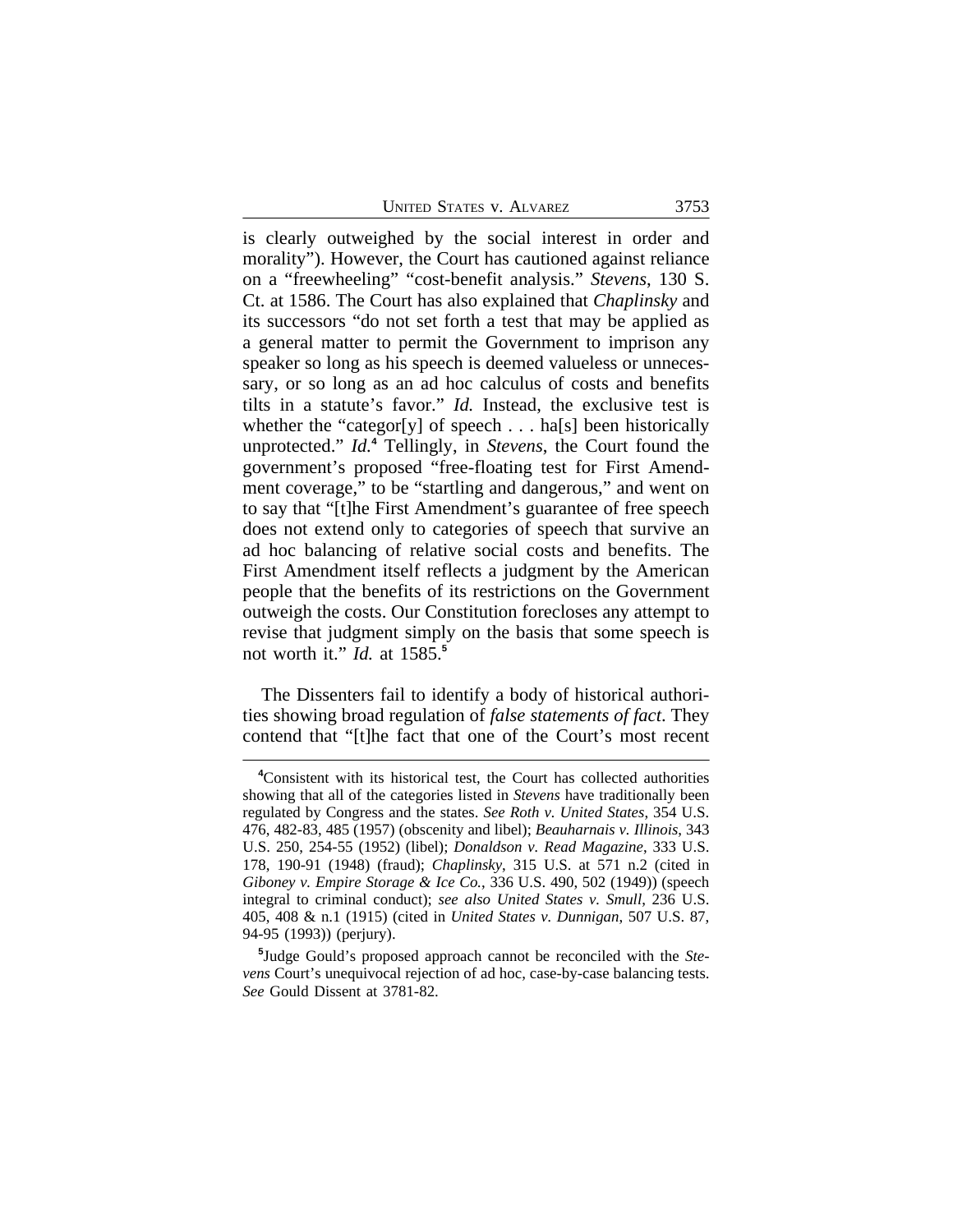statements on unprotected categories of speech did not expressly mention 'false statements of fact' sheds little, if any, light on the historical protection of such speech." O'Scannlain Dissent at 3774. True, but irrelevant. The Dissenters have not even attempted to trace their purported "false speech" exemption any further back than the 1960s.

In fact, the historical record regarding government regulation of false speech is problematic for the Dissenters.**<sup>6</sup>** Were they to identify historical support for such regulation, the clearest precedent would be the much-maligned Alien and Sedition Act of 1798. That infamous act "made it a crime, punishable by a \$5,000 fine and five years in prison, 'if any person shall write, print, utter or publish . . . any false, scandalous and malicious writing or writings against the government of the United States, or either house of the Congress

**<sup>6</sup>** *See, e.g.*, *Hale v. Everett*, 53 N.H. 9, 208 (1868) ("The vice of lying, which consists (abstractedly taken) in a criminal violation of truth, and therefore, in any shape, is derogatory from sound morality, is not, however, taken notice of by our law unless it carries with it some public inconvenience, as spreading false news; or some social injury, as slander and malicious prosecution, for which a private recompense is given."); Fred B. Hart, *Power of Government Over Speech and Press*, 29 Yale L.J. 410, 427 (1920) (" 'The constitutional liberty of speech and of the press as we understand it, implies a right to freely utter and publish whatever the citizen may please, and to be protected against any responsibility for so doing except so far as such publications, from their blasphemy, obscenity or scandalous character may be a public offense, or as by their falsehood and malice may injuriously affect the standing, reputation or pecuniary interests of individuals.' " (quoting Thomas Cooley, *Constitutional Limitations* 604-05 (6th ed. 1890))).

To the extent that spreading false news was a crime at common law, prosecutions under such laws appear to have died out by the late seventeenth century. *See* Larry D. Eldridge, *Before Zenger: Truth and Seditious Speech in Colonial America, 1607-1700*, 39 Am J. Legal Hist. 337, 356 (1995) ("Increasingly, as the century went on, colonial officials simply investigated rumors [of violations of false news laws] and did little except publicly declare them to be false in an effort 'to quiet the minds of the people.' ").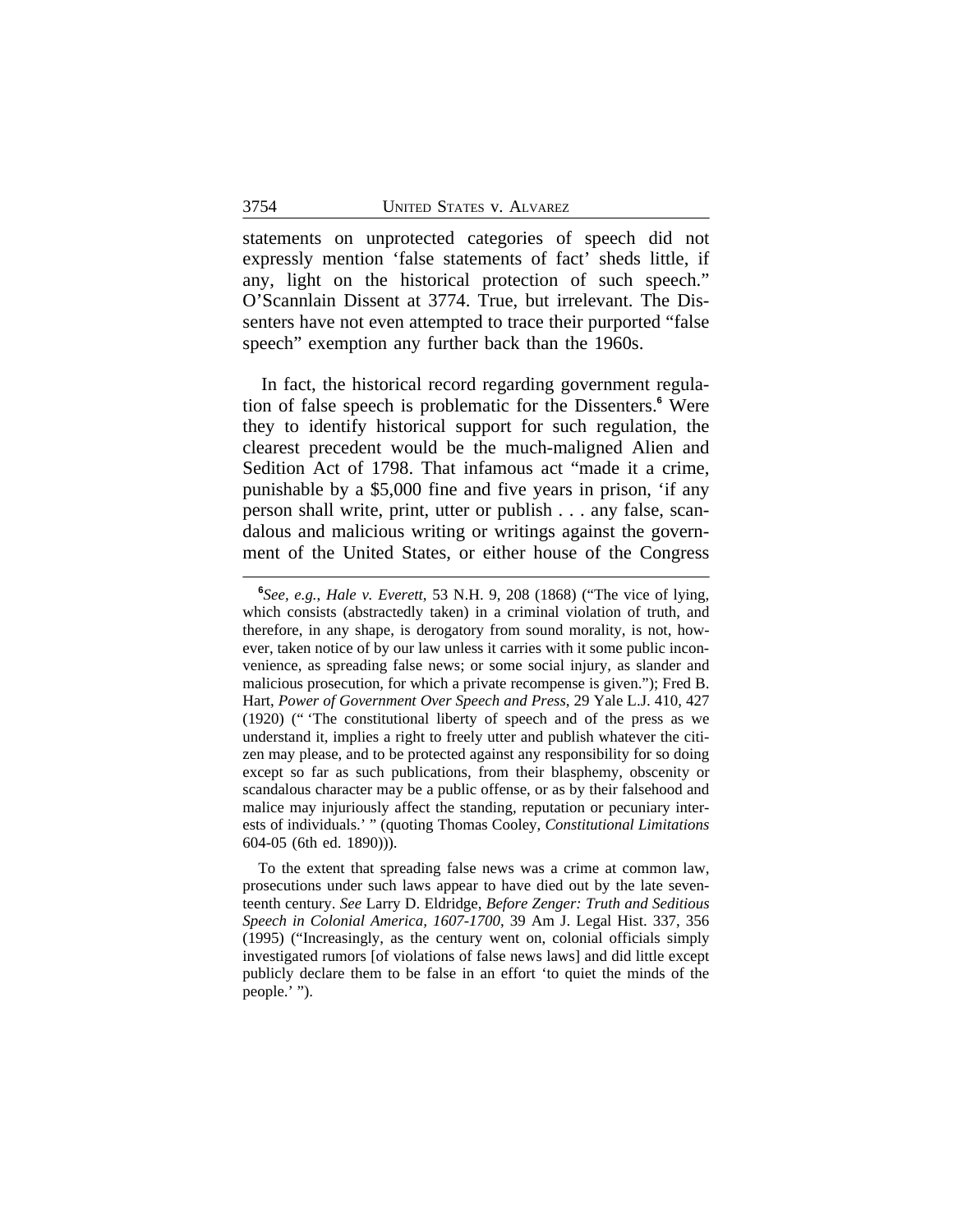. . . , or the President . . ., with intent to defame . . . or to bring them . . . into contempt or disrepute; or to excite against them . . . the hatred of the good people of the United States.' " *Sullivan*, 376 U.S. at 273-74 (quoting Sedition Act of 1798, 1 Stat. 596) (first four omissions in original). As explained in *Sullivan*, upon its passage this act "was vigorously condemned as unconstitutional in an attack joined in by Jefferson and Madison." *Id.* at 274. The Court explained that the historical record contained a great deal of criticism of the act, and accordingly concluded that "[a]lthough the Sedition Act was never tested in this Court, the attack upon its validity has carried the day in the court of history." *Id.* at 276 (footnote omitted). I suspect that the Dissenters do not intend to resurrect the Alien and Sedition Act of 1798 as an exhibit in favor of their historical argument.

That said, the Dissenters acknowledge that the Supreme Court's case law does not clearly and uniformly support their contention that false speech is *always* unprotected. But they counter that the First Amendment protects only *some* false speech "in order to protect speech that matters." *Gertz*, 418 U.S. at 341. But the Dissenters do not even attempt to identify the types of speech that "matter." The Dissenters' "speech that matters" approach simply invites courts to complete an ever-expanding list, which would increasingly resemble the Kafkaesque world so well portrayed in Chief Judge Kozinski's concurrence in this case. *See* Kozinski Concurrence at 3758-59. It goes without saying that such an "ad hoc," "freewheeling," "case-by-case" approach is contrary to the Supreme Court's teachings in *Stevens*, and might even be among those the Court finds "startling and dangerous." *Stevens*, 130 S. Ct. at 1585-86.

The Dissenters may be correct that Congress may someday be able to redress the "reputational harm to the military" caused by conduct like Alvarez's. O'Scannlain Dissent at 3778; *see generally* Gould Dissent. But "[*a*]*s presently drafted*, the Act is facially invalid under the First Amend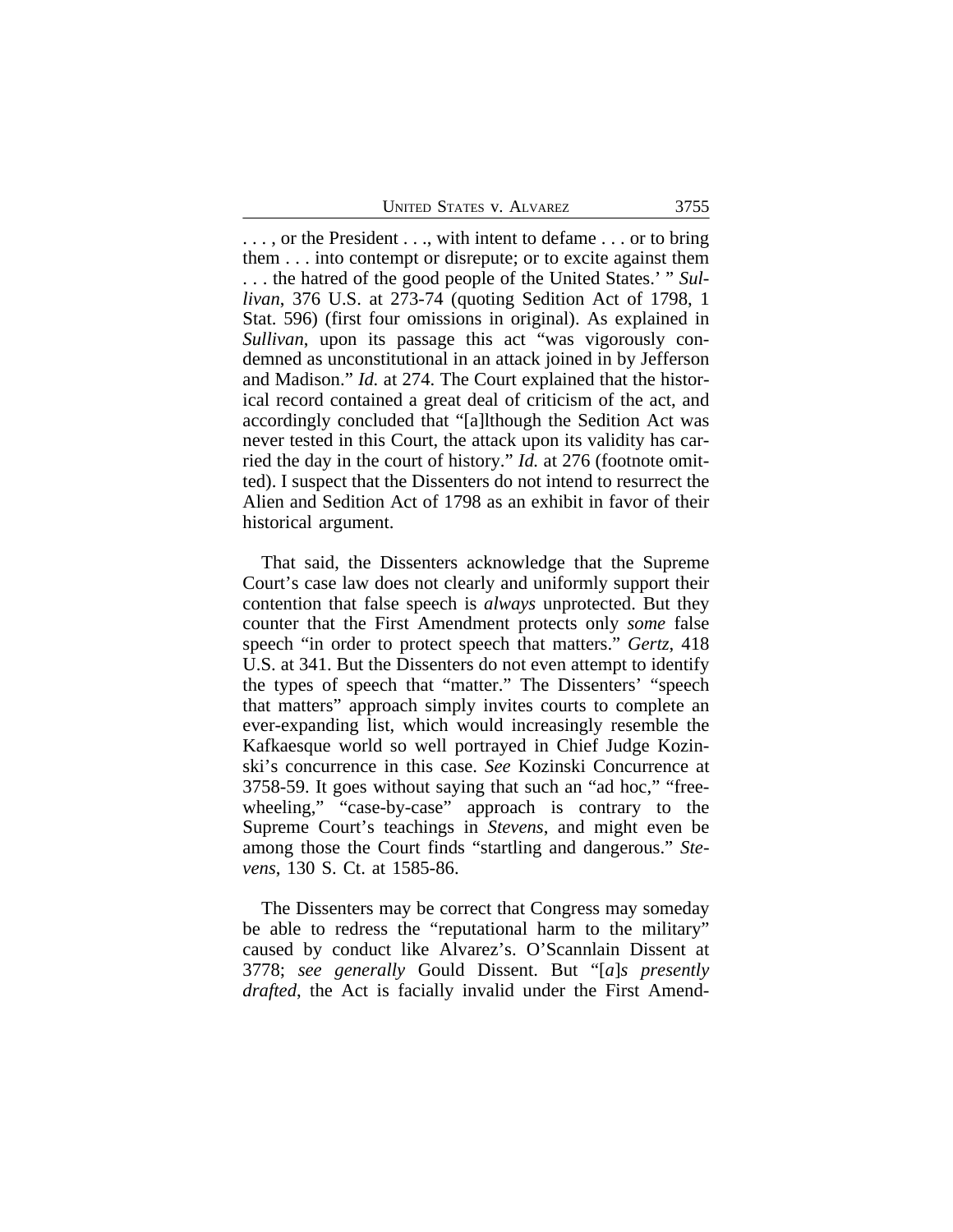ment, and was unconstitutionally applied to make a criminal out of a man who was proven to be nothing more than a liar, without more." *Alvarez*, 617 F.3d at 1217 (emphasis added).

The Dissenters rely on the unsupportable doctrinal premise that false speech is categorically subject to government regulation and prohibition. For the reasons outlined *supra* and in my majority opinion, I respectfully disagree.

Chief Judge KOZINSKI, concurring in the denial of rehearing en banc:

According to our dissenting colleagues, "non-satirical and non-theatrical[ ] knowingly false statements of fact are *always* unprotected" by the First Amendment. *United States* v. *Alvarez*, 617 F.3d 1198, 1224 (9th Cir. 2010) (Bybee, J., dissenting); *see also* O'Scannlain dissent at 3764; *cf.* Gould dissent at 3780. Not "often," not "sometimes," but always. Not "if the government has an important interest" nor "if someone's harmed" nor "if it's made in public," but *always*. "Always" is a deliciously dangerous word, often eaten with a side of crow.

So what, exactly, does the dissenters' ever-truthful utopia look like? In a word: terrifying. If false factual statements are unprotected, then the government can prosecute not only the man who tells tall tales of winning the Congressional Medal of Honor, but also the JDater who falsely claims he's Jewish or the dentist who assures you it won't hurt a bit. Phrases such as "I'm working late tonight, hunny," "I got stuck in traffic" and "I didn't inhale" could all be made into crimes. Without the robust protections of the First Amendment, the white lies, exaggerations and deceptions that are an integral part of human intercourse would become targets of censorship, subject only to the rubber stamp known as "rational basis review."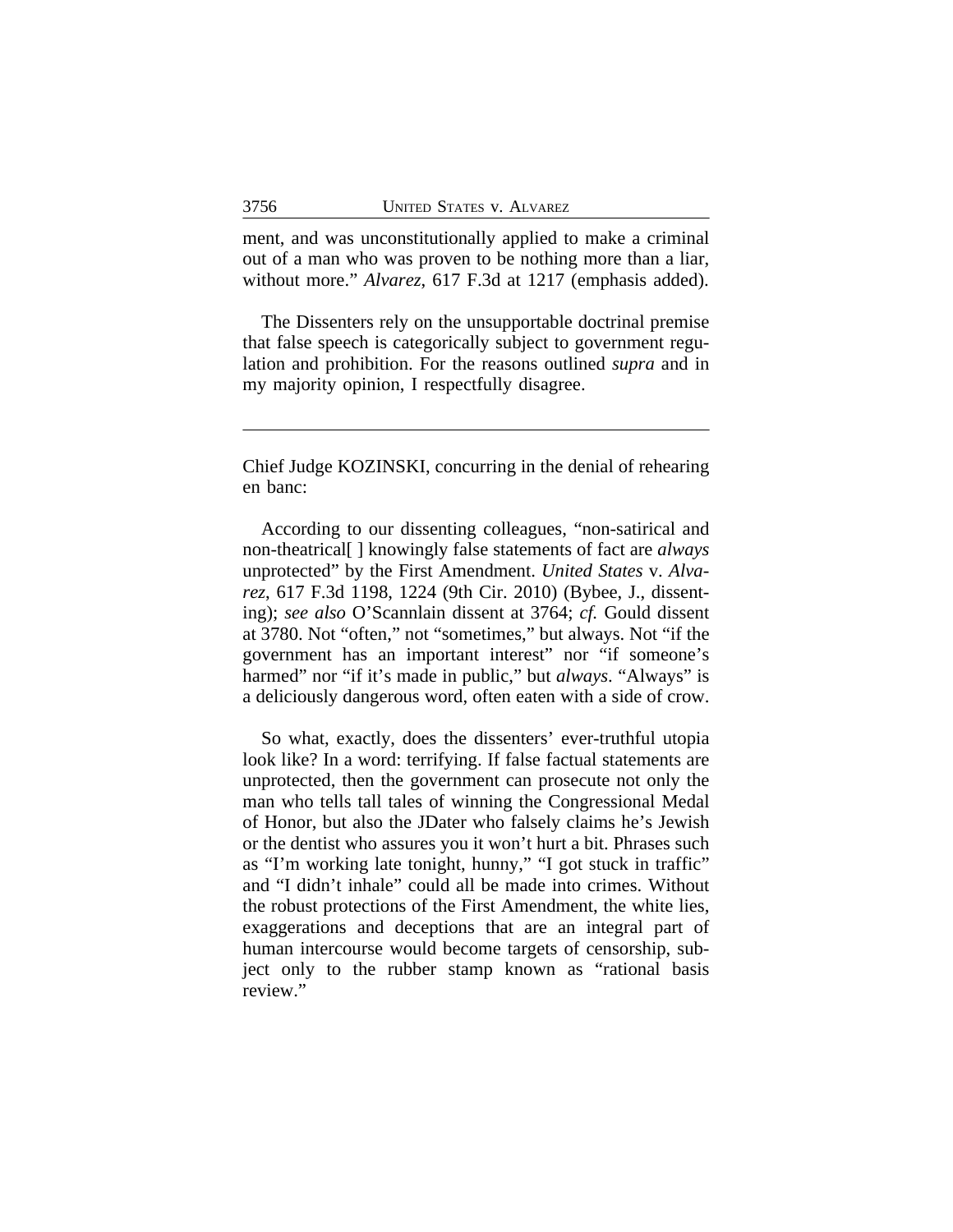| <b>UNITED STATES V. ALVAREZ</b><br>3757 |  |
|-----------------------------------------|--|
|-----------------------------------------|--|

What the dissenters seem to forget is that Alvarez was convicted for pure speech. And when it comes to pure speech, truth is not the sine qua non of First Amendment protection. *See Meyer* v. *Grant*, 486 U.S. 414, 419 (1988) ("The First Amendment is a value-free provision whose protection is not dependent on the truth, popularity or social utility of the ideas and beliefs which are offered." (internal quotation marks omitted)). That the government can constitutionally regulate some narrow categories of false speech—such as false advertising, defamation and fraud—doesn't mean that all such speech falls outside the First Amendment's bounds. As the Supreme Court has cautioned, "In this field every person must be his own watchman for the truth, because the forefathers did not trust any government to separate the true from the false for us." *Id.* at 419-20 (internal quotation mark omitted); *Thomas* v. *Collins*, 323 U.S. 516, 545 (1945) (Jackson, J., concurring). Yet the regime the dissenters agitate for today one that criminalizes pure speech simply because it's false leaves wide areas of public discourse to the mercies of the truth police.

Alvarez's conviction is especially troubling because he is being punished for speaking about himself, the kind of speech that is intimately bound up with a particularly important First Amendment purpose: human self-expression. As Justice Marshall explained:

The First Amendment serves not only the needs of the polity but also those of the human spirit—a spirit that demands self-expression. Such expression is an integral part of the development of ideas and a sense of identity. To suppress expression is to reject the basic human desire for recognition and affront the individual's self worth and dignity.

*Procunier* v. *Martinez*, 416 U.S. 396, 427 (1974) (Marshall, J., concurring). Accordingly, the Court has recognized that "[o]ne fundamental concern of the First Amendment is to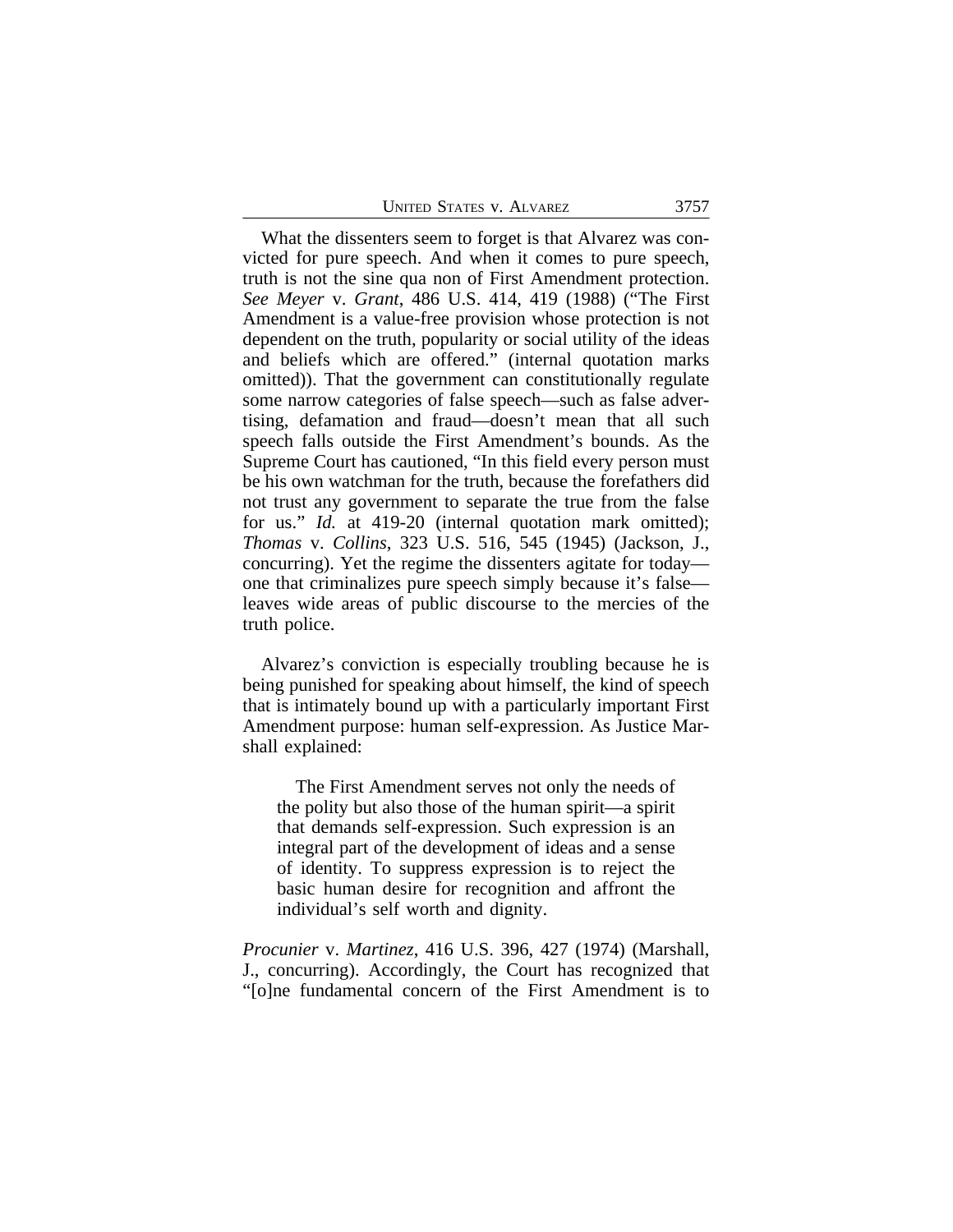'protec[t] the individual's interest in self-expression.' " *Citizens United* v. *FEC*, 130 S. Ct. 876, 972 (2010) (Stevens, J., concurring in part and dissenting in part) (quoting *Consol. Edison Co. of N.Y.* v. *Pub. Serv. Comm'n*, 447 U.S. 530, 534 n.2 (1980)) (second alteration in original). Speaking about oneself is precisely when people are most likely to exaggerate, obfuscate, embellish, omit key facts or tell tall tales. Selfexpression that risks prison if it strays from the monotonous reporting of strictly accurate facts about oneself is no expression at all.

Saints may always tell the truth, but for mortals living means lying. We lie to protect our privacy ("No, I don't live around here"); to avoid hurt feelings ("Friday is my study night"); to make others feel better ("Gee you've gotten skinny"); to avoid recriminations ("I only lost \$10 at poker"); to prevent grief ("The doc says you're getting better"); to maintain domestic tranquility ("She's just a friend"); to avoid social stigma ("I just haven't met the right woman"); for career advancement ("I'm sooo lucky to have a smart boss like you"); to avoid being lonely ("I love opera"); to eliminate a rival ("He has a boyfriend"); to achieve an objective ("But I love you *so* much"); to defeat an objective ("I'm allergic to latex"); to make an exit ("It's not you, it's me"); to delay the inevitable ("The check is in the mail"); to communicate displeasure ("There's nothing wrong"); to get someone off your back ("I'll call you about lunch"); to escape a nudnik ("My mother's on the other line"); to namedrop ("We go way back"); to set up a surprise party ("I need help moving the piano"); to buy time ("I'm on my way"); to keep up appearances ("We're not talking divorce"); to avoid taking out the trash ("My back hurts"); to duck an obligation ("I've got a headache"); to maintain a public image ("I go to church every Sunday"); to make a point ("Ich bin ein Berliner"); to save face ("I had too much to drink"); to humor ("Correct as usual, King Friday"); to avoid embarrassment ("That wasn't me"); to curry favor ("I've read all your books"); to get a clerkship ("You're the greatest living jurist"); to save a dollar ("I gave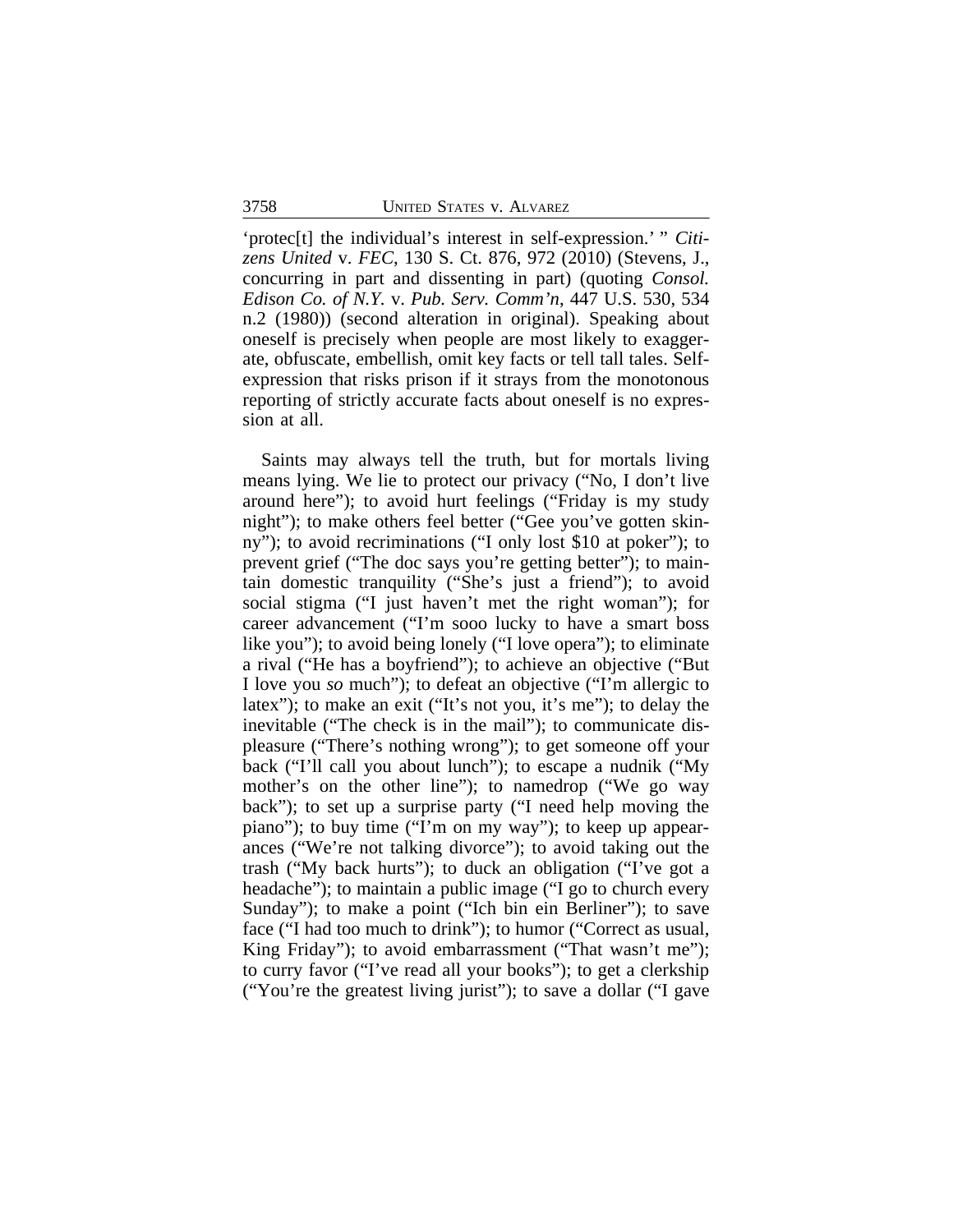at the office"); or to maintain innocence ("There are eight tiny reindeer on the rooftop").

And we don't just talk the talk, we walk the walk, as reflected by the popularity of plastic surgery, elevator shoes, wood veneer paneling, cubic zirconia, toupees, artificial turf and cross-dressing. Last year, Americans spent \$40 billion on cosmetics—an industry devoted almost entirely to helping people deceive each other about their appearance. It doesn't matter whether we think that such lies are despicable or cause more harm than good. An important aspect of personal autonomy is the right to shape one's public and private persona by choosing when to tell the truth about oneself, when to conceal and when to deceive. Of course, lies are often disbelieved or discovered, and that too is part of the pull and tug of social intercourse. But it's critical to leave such interactions in private hands, so that we can make choices about who we are. How can you develop a reputation as a straight shooter if lying is not an option?

Even if untruthful speech were not valuable for its own sake, its protection is clearly required to give breathing room to truthful self-expression, which is unequivocally protected by the First Amendment. *See New York Times Co.* v. *Sullivan*, 376 U.S. 254, 271-72 (1964). Americans tell somewhere between two and fifty lies each day. *See* Jochen Mecke, *Cultures of Lying* 8 (2007). If all untruthful speech is unprotected, as the dissenters claim, we could all be made into criminals, depending on which lies those making the laws find offensive. And we would have to censor our speech to avoid the risk of prosecution for saying something that turns out to be false. The First Amendment does not tolerate giving the government such power.

Judge O'Scannlain tells us not to worry, because to say "[t]hat false statements of fact are always *unprotected* in themselves is not to say that such statements are always *subject to prohibition*." O'Scannlain dissent at 3779. This is dou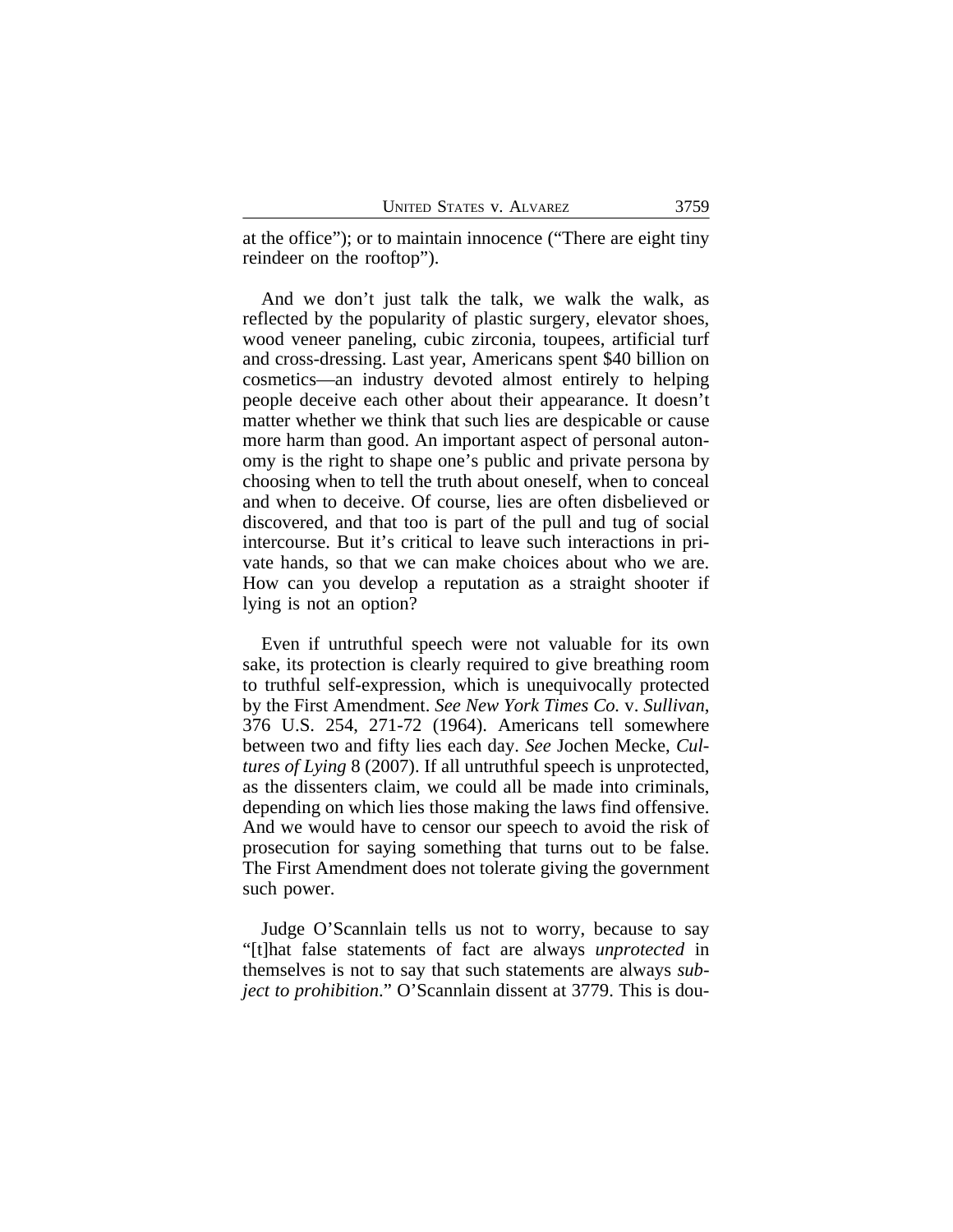ble talk. If a statement is "always unprotected" by the First Amendment then it's presumptively subject to regulation. That it may enjoy derivative protection by osmosis from "other speech that matters" is cold comfort to those who have no way of knowing in advance whether two judges of this court will recognize that relationship in any particular instance.

But it gets worse. Confronted with some of the many ways in which false speech permeates our discourse, Judge O'Scannlain comes up with new categories of exceptions to his regime—"expressions of emotion or sensation," "predictions or plans," "exaggerations" and "playful fancy." *Id.* at 3778-79. "Such statements," we are told, "are not even implicated" by the dissenters' analysis because they are not "falsifiable." *Id.* But this is patently not true. If you tell a girl you love her in the evening and then tell your roommate she's a bimbo the next morning, and the two compare notes, someone's going to call you a liar. And if you tell the Social Security Commissioner, "I have disabling back pain," and are then discovered jogging, golfing and jet-skiing, it will be no defense that you were merely expressing a "sensation" that is "non-falsifiable." Judge O'Scannlain also turns a tin ear to the complexity of human communication. "I just haven't met the right woman," could be a statement of opinion, as my colleague suggests, but more likely is a false affirmation of heterosexuality. And where, exactly, is the dividing line between an "exaggeration"—which Judge O'Scannlain seems to think always gets constitutional protection—and a lie, which never does?

The dissent dismisses these difficulties by creating a doctrine that is so complex, ad hoc and subjective that no one but the author can say with assurance what side of the line particular speech falls on. This not only runs smack up against the Supreme Court's admonition against taking an " 'ad hoc,' 'freewheeling,' 'case-by-case' approach" in the First Amendment area, Smith concurrence at 3755, but results in the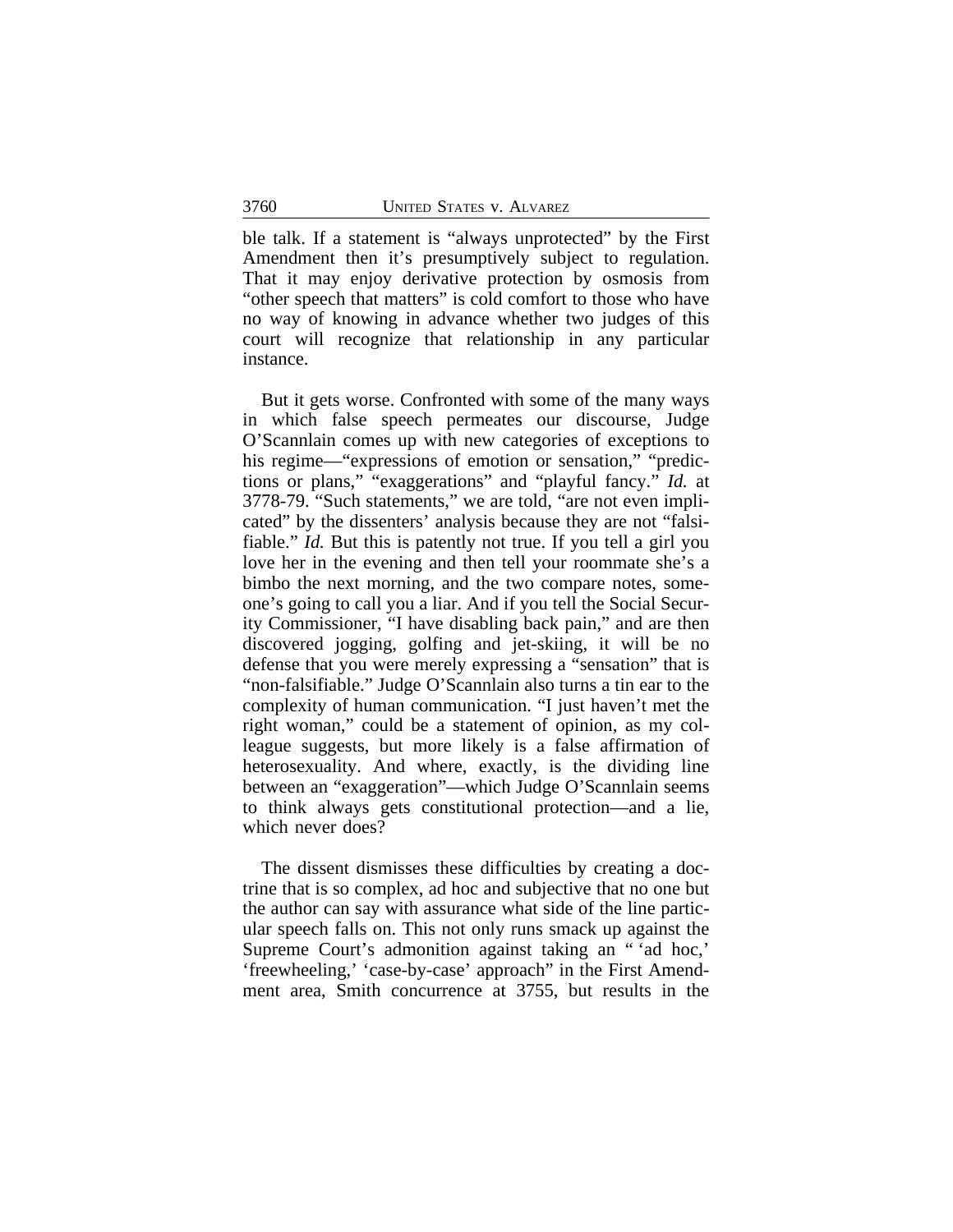UNITED STATES V. ALVAREZ 3761

"courts themselves . . . becom[ing] inadvertent censors." *Snyder* v. *Phelps*, No. 09-751, 2011 WL 709517, at \*6 (U.S. Mar. 2, 2011). And, as Judge Smith elegantly demonstrates, Judge O'Scannlain's approach compounds the danger of arbitrariness by "invert[ing] the ordinary First Amendment burden" in requiring the *speaker*—even in the case of a criminal defendant—to prove that his speech deserves protection. Smith concurrence at 3746. Free speech simply cannot survive the kind of subjective and unpredictable regime envisioned by the dissenters.

Judge O'Scannlain is right that the scenario I describe is "far removed from the one in which we actually live," O'Scannlain dissent at 3780, but only because the dissenters didn't prevail. Had they done so, we may very well have come to live in a world more like a Hollywood horror film than the country we know and adore.

Perhaps sensing the danger of the absolutist approach, Judge Gould proposes a narrower rule, one that would carve away First Amendment protections for speech concerning (1) some (2) military matters (3) where the interest of the speaker is low. Judge Gould's dissent illustrates the dangers of announcing a hypothetical rule without the need to apply it to a concrete case. As I show below, all three legs supporting Judge Gould's theory buckle as soon as weight is placed on them.

Before I get to that, however, let me point out just how wrong it would be to convene an en banc court in order to adopt a rule such as that proposed by our colleague. En bancs are generally appropriate to correct a conflict with the law of our own circuit, another circuit or the Supreme Court. The enterprise Judge Gould proposes would serve none of these purposes. Instead, he would have the en banc court adopt a rule no other court has ever adopted and the Supreme Court has never hinted at. This strikes me as an unwise use of en banc resources.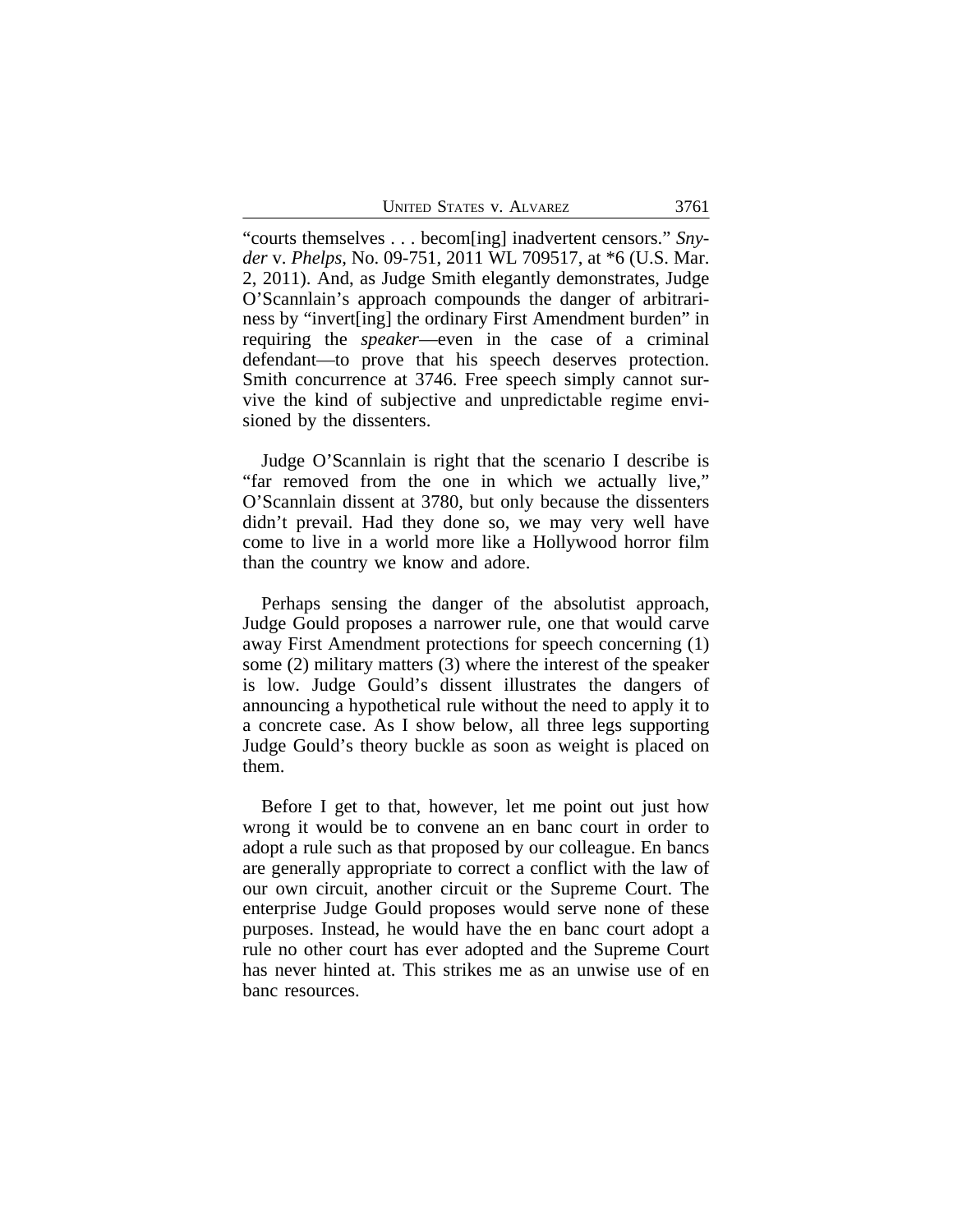But on to the rule Judge Gould proposes. He first posits that "the power of Congress [in dealing with military matters] is necessarily strong," but Congress has strong powers in many areas, including immigration and naturalization, U.S. Const. art. I, § 8, cl. 4; foreign relations, *id.* cl. 3; copyright and patent, *id.* cl. 8; bankruptcy, *id.* cl. 4; interstate commerce, *id.* cl. 3; tax, *id.* cl. 1; Native Americans, *id.* cl. 3; and the District of Columbia, *id.* cl. 17. Judge Gould doesn't explain why congressional power vis-a-vis the military is so much more important than these other strong congressional powers, so as to merit its own First Amendment hall pass. Or, perhaps Judge Gould means to suggest that there should be a similar exception for, say, lying about being an immigrant or a bankrupt—which would make his exception far broader than he acknowledges.

Second, as Judge Gould recognizes, not all speech concerning military matters is unprotected by the First Amendment, else Congress could pretty much have banned the entire Vietnam protest movement—and no doubt would have. Lying about being a military hero is despicable and may have some impact on the government's ability to recruit genuine heroes, but it's hard to understand why it's so much worse than burning an American flag, displaying a profane word in court, rubbing salt into the fresh wounds of the families of fallen war heroes, suggesting that a revered religious leader commits incest with his mother in an outhouse or publishing military secrets in time of war. *See New York Times Co.* v. *United States*, 403 U.S. 713 (1971); *cf.* Charlie Savage, *U.S. Prosecutors Study WikiLeaks Prosecution*, N.Y. Times, Dec. 8, 2010, at A10. Exceptions to categorical rules, once created, are difficult to cabin; the logic of the new rule, like water, finds its own level, and it's hard to keep it from covering far more than anticipated. Because Judge Gould is vague about the rule he proposes, he doesn't deal with this difficulty.

Finally, Judge Gould would limit his rule to situations where the speaker and society "lack [a] substantial interest"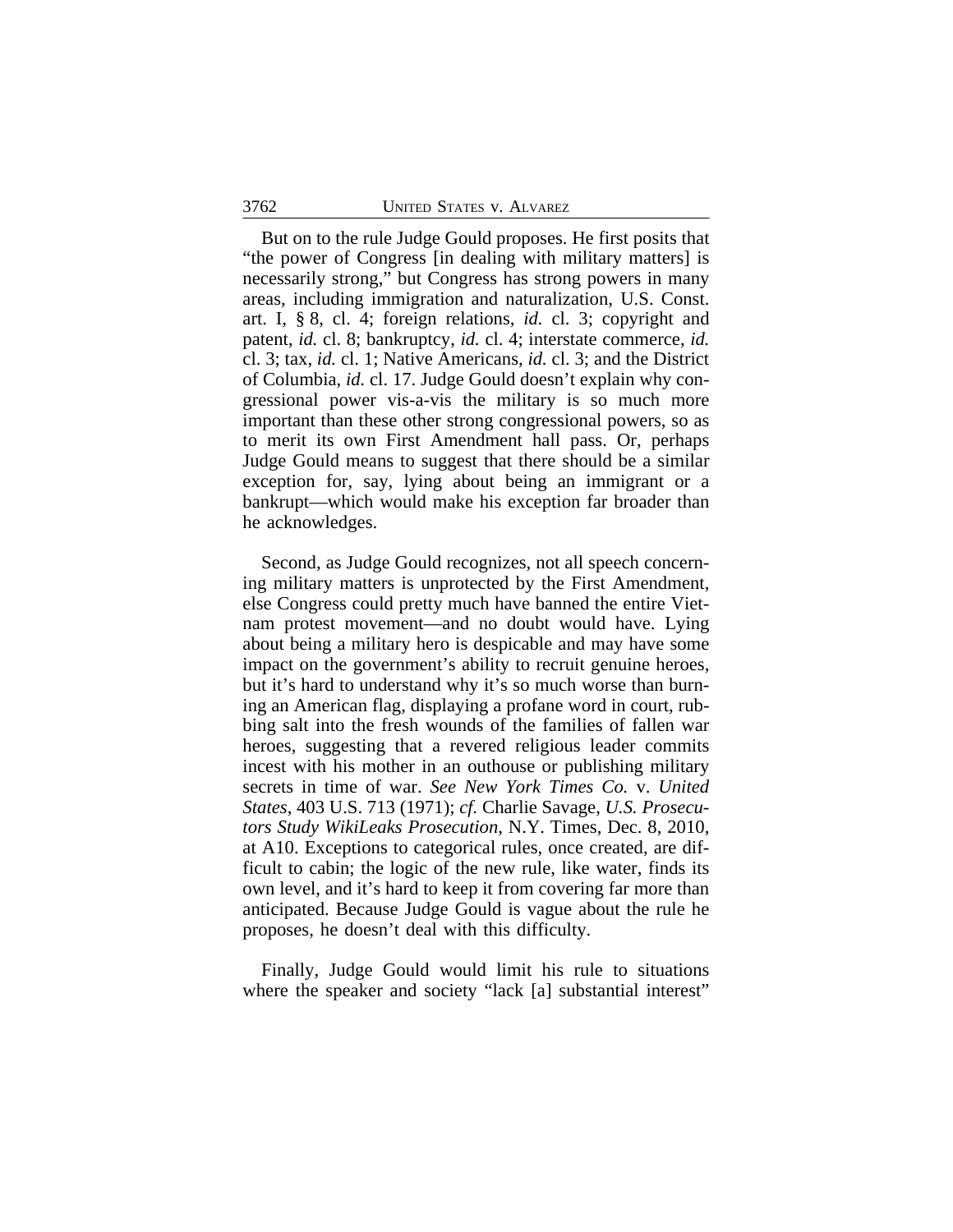| <b>UNITED STATES V. ALVAREZ</b> | 3763 |
|---------------------------------|------|
|                                 |      |

in the untruthful statement. But how are we to tell which statements do and which ones do not have social utility? The one guiding light of our First Amendment law is that government officials, and courts in particular, are not allowed to make judgments about the value of speech. Pornography is an odd exception, but it's the only one I'm aware of, and even there judgments are made on a case-by-case basis. I am aware of no context where the legislature is allowed to decide that entire categories of speech can be banned because they are socially useless. This strikes me as an awesome power to confer on government officials, one quite antithetical to the core values of the First Amendment. Judge Gould does not explain why a rule such as the one he proposes would not sound the death knell for the First Amendment as we know it.

\* \* \*

Political and self expression lie at the very heart of the First Amendment. If the First Amendment is to mean anything at all, it must mean that people are free to speak about themselves and their country as they see fit without the heavy hand of government to keep them on the straight and narrow. The Stolen Valor Act was enacted with the noble goal of protecting the highest honors given to the men and women of our military, but the freedoms for which they fight include the freedom of speech. The ability to speak openly about yourself, your beliefs and your country is the hallmark of a free nation. Our decision not to rehear this case en banc ensures the First Amendment will retain its vitality for another day and, hopefully, for always.

O'SCANNLAIN, Circuit Judge, joined by GOULD, BYBEE, CALLAHAN, BEA, IKUTA, and N.R. SMITH, Circuit Judges, dissenting from the denial of rehearing en banc:

In this case, our court invalidates the Stolen Valor Act of 2005—a federal statute that criminalizes the act of lying about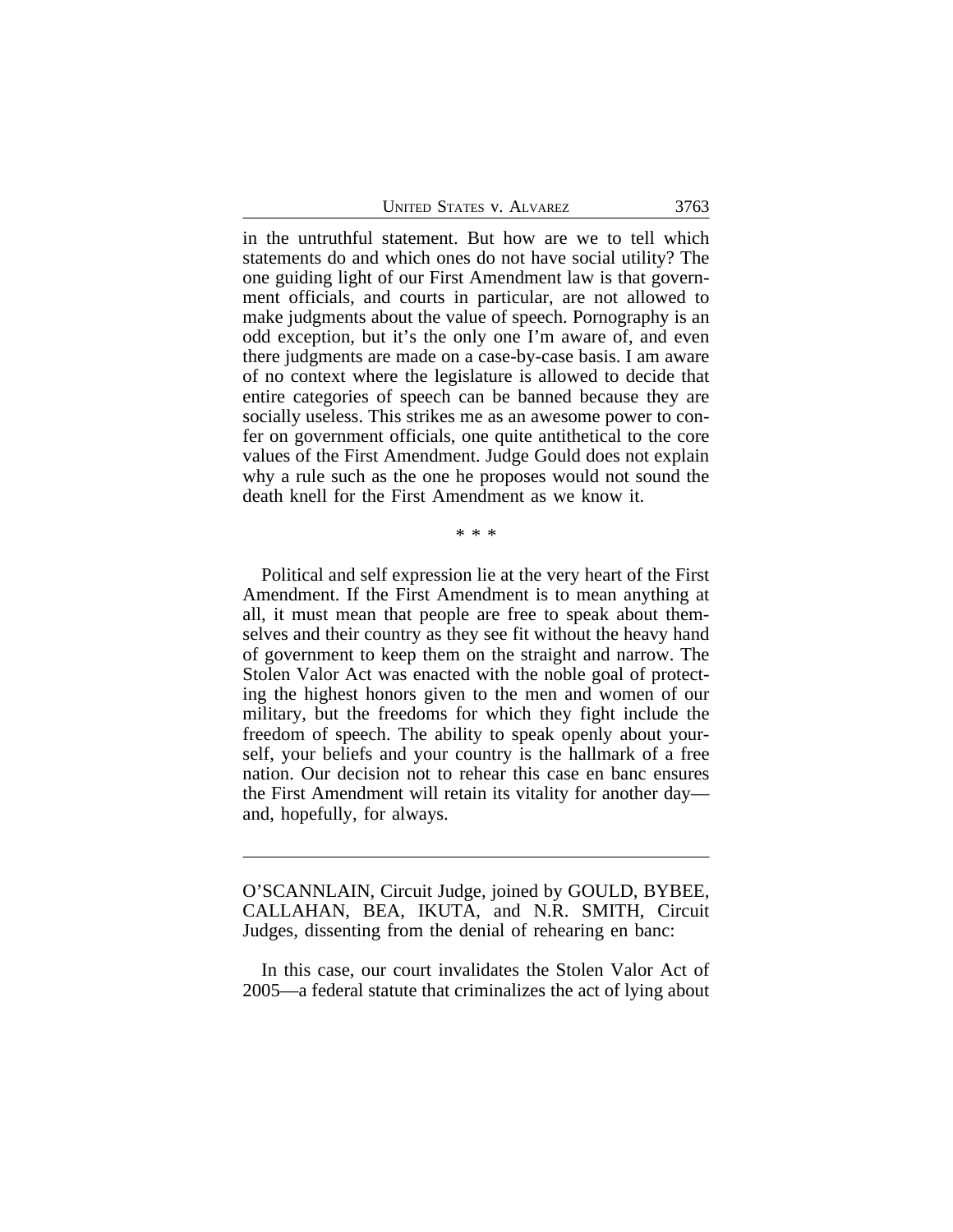having been awarded U.S. military decorations—concluding that the Act runs afoul of the First Amendment. This is the first Court of Appeals decision to consider the constitutionality of the Act, but the court's opinion is not merely unprecedented; rather, it runs *counter* to nearly forty years of Supreme Court precedent. Over such time, the Supreme Court has steadfastly instructed that false statements of fact are not protected by the First Amendment. Because neither the court's application of strict scrutiny nor its ultimate decision accords with Supreme Court guidance, I respectfully dissent from our court's regrettable denial of rehearing en banc.

I

Shortly after winning election to a regional water district's board of directors, Xavier Alvarez stood in a public meeting and was asked to introduce himself. Before the assembled crowd, Alvarez proudly declared, "I'm a retired Marine of 25 years. I retired in the year 2001. Back in 1987, I was awarded the Congressional Medal of Honor. I got wounded many times by the same guy. I'm still around." *United States v. Alvarez*, 617 F.3d 1198, 1200 (9th Cir. 2010) (internal quotation marks omitted).

But Alvarez has never served in the Marines or in any other branch of the armed forces. He certainly has not been awarded the Medal of Honor, the nation's most prestigious military decoration. "In short, with the exception of 'I'm still around,' his self-introduction was nothing but a series of bizarre lies." *Id.* at 1201.

The FBI obtained a recording of the board meeting and Alvarez was indicted on two counts of falsely claiming to have received the Medal of Honor, in violation of the Stolen Valor Act, 18 U.S.C. §§ 704(b), (c)(1).**<sup>1</sup>** Alvarez moved to

**<sup>1</sup>**The Act provides: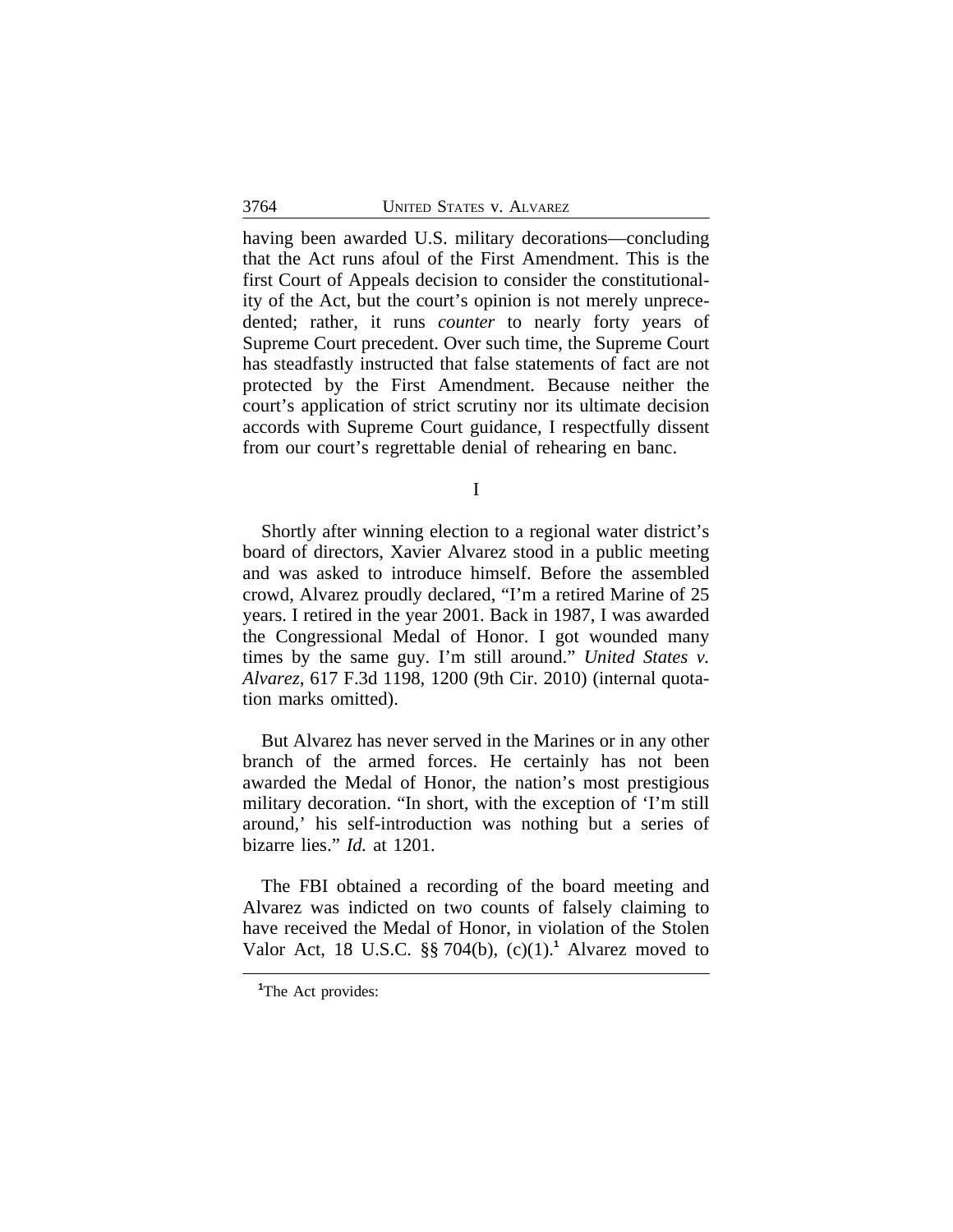UNITED STATES V. ALVAREZ 3765

dismiss the indictment, claiming that the Act is unconstitutional, and the district court denied the motion. *Alvarez*, 617 F.3d at 1201*.* He then pleaded guilty to one count of "falsely represent[ing] verbally that he had been awarded the Congressional Medal of Honor when, in truth and as [he] knew, he had not received the Congressional Medal of Honor," and reserved his right to appeal the First Amendment issue. *Id.* (internal quotation marks omitted) (alterations in original).

On appeal to this court, Alvarez claimed that the Act unconstitutionally restricts the freedom of speech. The court subjected the Act to strict scrutiny review, ultimately concluding that it failed to survive. The court then rendered the first and only Court of Appeals opinion to declare the Act unconstitutional—both as applied to Alvarez and on its face. Judge Bybee dissented.

#### II

In giving strict scrutiny to the Stolen Valor Act, the majority ignored a straightforward aspect of First Amendment law: the right to lie is not a fundamental right under the Constitution. For nearly forty years, the Supreme Court has made this much abundantly clear. In cases concerning regulations of false speech, the Court regularly instructs that "the erroneous statement of fact is not worthy of constitutional protection."

Whoever falsely represents himself or herself, verbally or in writing, to have been awarded any decoration or medal authorized by Congress for the Armed Forces of the United States, any of the service medals or badges awarded to the members of such forces, the ribbon, button, or rosette of any such badge, decoration, or medal, or any colorable imitation of such item shall be fined under this title, imprisoned not more than six months, or both.

<sup>18</sup> U.S.C. § 704(b). The penalty is enhanced if the lie involved certain enumerated medals, including the Congressional Medal of Honor. *Id.* §§ 704(c)-(d).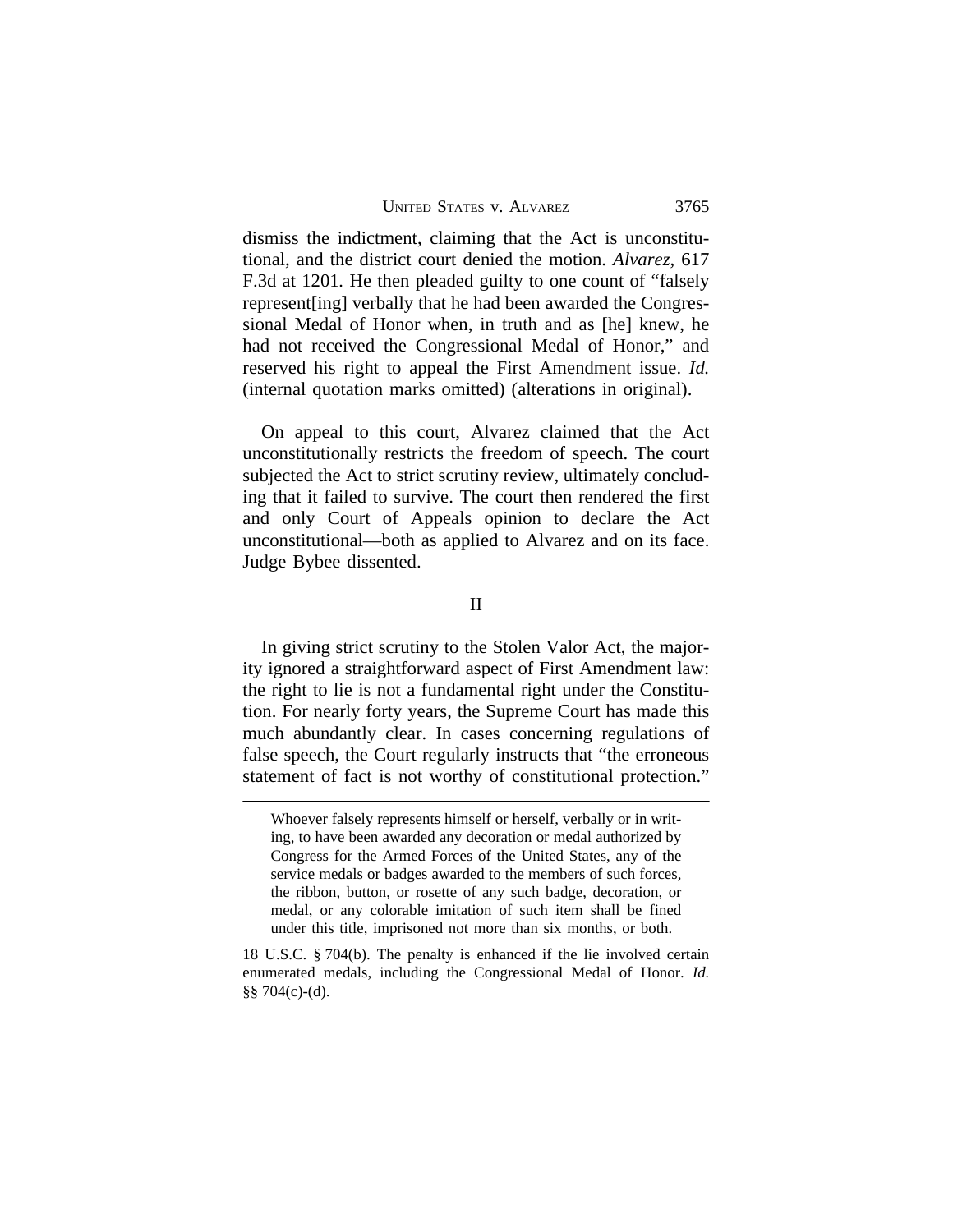*Gertz v. Robert Welch, Inc.*, 418 U.S. 323, 340 (1974). False statements are "particularly valueless," *Hustler Magazine v. Falwell*, 485 U.S. 46, 52 (1988); are "not immunized by the First Amendment right to freedom of speech," *Bill Johnson's Rests., Inc. v. NLRB*, 461 U.S. 731, 743 (1983); "ha[ve] never been protected for [their] own sake," *Va. State Bd. of Pharmacy v. Va. Citizens Consumer Council, Inc.*, 425 U.S. 748, 771 (1976); and "in and of [themselves] carr[y] no First Amendment credentials," *Herbert v. Lando*, 441 U.S. 153, 171 (1979).**<sup>2</sup>**

Under plain application of the Supreme Court's guidance, the Stolen Valor Act—which criminalizes only false statements of fact—should not undergo the rigor of strict scrutiny review. We reserve such intense scrutiny only for *constitutionally protected* speech. *See Phila. Newspapers, Inc. v. Hepps*, 475 U.S. 767, 777 (1986) ("[T]he government cannot limit *speech protected by the First Amendment* without bearing the burden of showing that its restriction is justified." (emphasis added)). Yet, upon the novel theory that "we presumptively protect *all* speech, including false statements," the majority erroneously subjects the Act to strict scrutiny, and in the process holds unconstitutional a plainly valid act of Congress. *Alvarez*, 617 F.3d at 1217.

A

The notion that restrictions upon false speech do not receive strict scrutiny is borne out in the Supreme Court's analysis in cases involving such speech. The Court routinely begins its review from the foundational premise that false speech "is not worthy of constitutional protection." *Gertz*, 418

**<sup>2</sup>**The Court's instruction that false speech is not constitutionally protected is but a part of the more fundamental precept of First Amendment law that certain categories of speech are fully outside of that Amendment's protections. *See Chaplinsky v. New Hampshire*, 315 U.S. 568, 571-72 & n.3 (1942).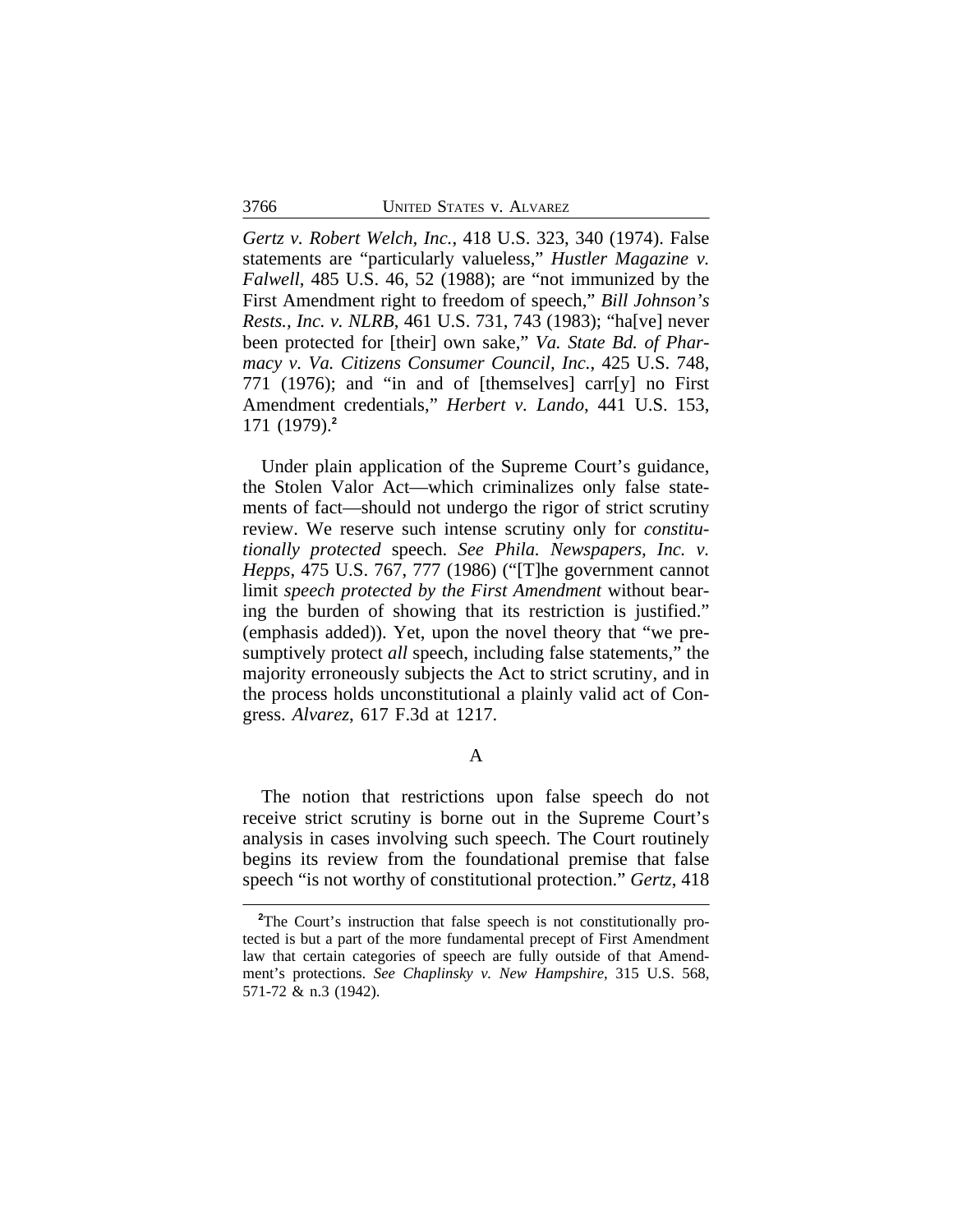U.S. at 340. From there, the Court assesses whether *other* speech—i.e., constitutionally protected non-false speech demands that the particular false statements in question be protected, too. Only then must restrictions on false speech pass heightened scrutiny.

1

Closer inspection of these cases buttresses the Court's straightforward words. In *Gertz v. Robert Welch, Inc.*, for example, the Supreme Court began from the premise that "there is no constitutional value in false statements of fact." 418 U.S. at 340. The Court went on to consider whether *other* First Amendment concerns required extending a heightened "actual malice" standard to defamation actions brought by private individuals.**<sup>3</sup>** *Id.* at 340-47. Importantly, the Court concluded that free debate does *not* require such rigorous protection of private defamation, and instead gave states the broad authority to "define for themselves the appropriate standard of liability" for such actions, so long as "they do not impose liability without fault." *Id.* at 347. The baseline protection against strict liability was necessary, the Court explained, not because the First Amendment shields false statements as a general matter, but because such broad liability would threaten the operations of "*the press and broadcast media*." *Id.* at 348 (emphasis added). In other words, the Court determined that "speech that matters," *id.* at 341—the presence of robust and functional news media—required some minimal protection against liability for publishing erroneous facts.

This same method of analysis—beginning from the presumption that false speech is unprotected and then determin-

**<sup>3</sup>**Specifically, the Court considered whether to extend the "actual malice" standard crafted in *New York Times Co. v. Sullivan*, 376 U.S. 254 (1964), for defamation actions brought by public officials. I discuss *Sullivan infra* Part II.A.2.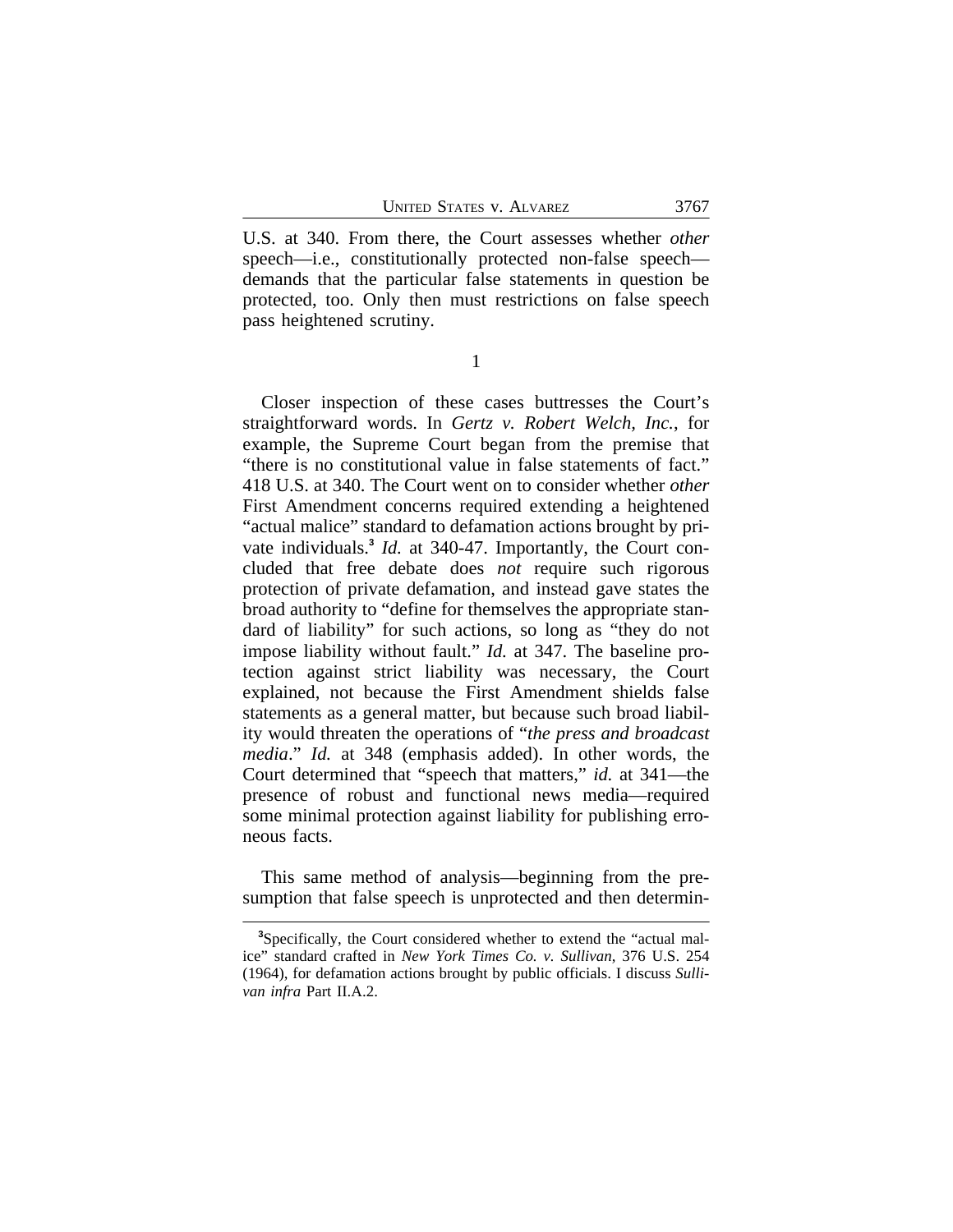ing whether some protection is needed for other speech that matters—has been often repeated. For example, in *Hustler Magazine v. Falwell*, the Court began by noting that "[f]alse statements of fact are particularly valueless." 485 U.S. at 52. From there, the Court considered whether the strong interest in public debate required some protection against intentional infliction of emotional distress claims brought by public officials. *Id.* at 52-54. After an extensive analysis, the Court announced its "considered judgment" that the pivotal role played by satire in "public and political debate," *id.* at 54, required the extension of an actual malice standard to such claims. *Id.* at 56-57. *See also BE & K Constr. Co. v. NLRB*, 536 U.S. 516, 531 (2002) (considering whether the freedom to bring unsuccessful lawsuits deserves "breathing space protection" under the First Amendment).

Our own court has followed the same pattern of analysis. Under the Supreme Court's guidance, we recognize that "false statements are not deserving, in themselves, of constitutional protection," and thus "constitutional protection is afforded [only] *some* false statements." *Johnson v. Multnomah Cnty.*, 48 F.3d 420, 424 (9th Cir. 1995) (emphasis added). Namely, we must consider "the interest in creating a 'breathing space' " for constitutionally protected speech. *Id.*

For example, in *Clipper Exxpress v. Rocky Mountain Motor Tariff Bureau, Inc.*, we began by recognizing that the "[F]irst [A]mendment has not been interpreted to preclude liability for false statements." 690 F.2d 1240, 1261 (9th Cir. 1982). From there, we asked whether allowing antitrust liability for furnishing false information to an administrative body would impinge on other, constitutionally protected speech. Ultimately, we concluded that imposing such liability would not "hamper debate," and therefore that no heightened First Amendment protections applied. *See id.* at 1261-62. Moreover, we made clear that even where a restriction on false statements *will* hamper debate, "this possibility does not require that all such statements be immunized from liability."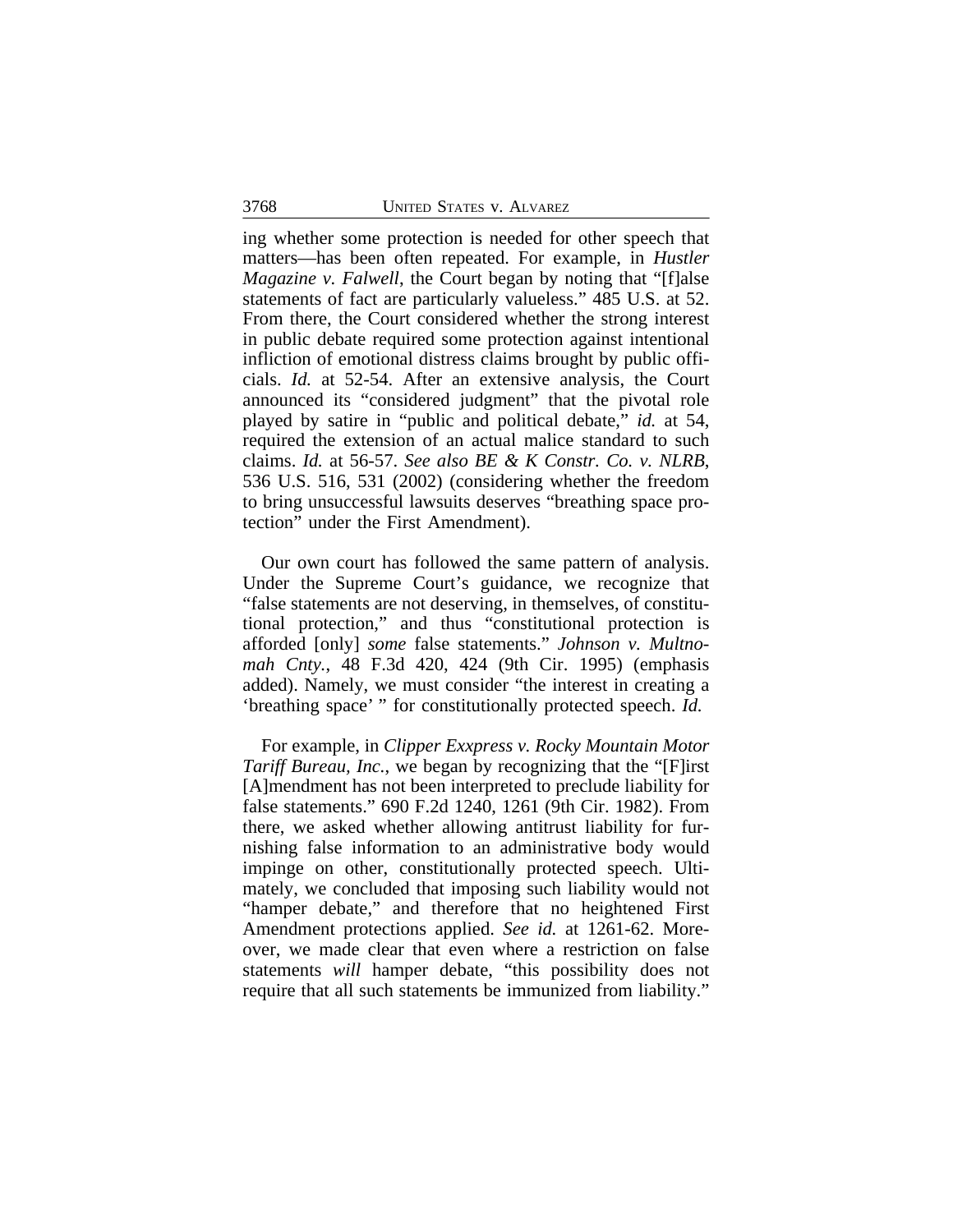*Id.* at 1262. Indeed, the protection of speech that matters may simply "suggest that a court should adopt a stricter standard of proof," not even that the most exacting level of scrutiny should be applied. *Id.*

2

In this case, the majority implied that the Supreme Court's long line of decisions applying the foregoing analysis is called into question by its earlier decision in *New York Times Co. v. Sullivan*, 376 U.S. 254 (1964). *See Alvarez*, 617 F.3d at 1203, 1206-08. Nothing could be further from the truth. *Sullivan* does not suggest that false statements, in and of themselves, receive constitutional protection. Quite the opposite, in *Sullivan* the Court engaged in precisely the analysis described above.

In *Sullivan*, the Court considered whether an elected commissioner of Montgomery, Alabama could bring a civil libel suit for defamatory comments contained in a full-page political advertisement. *Id.* at 256-57. Of the advertisement's ten paragraphs, only two contained statements that were allegedly false. *Id.* at 257. Rather than addressing whether false speech, as a category, is protected by the First Amendment, the Court asked whether the "*advertisement*, as an expression of grievance and protest on one of the major public issues of our time, . . . forfeits [First Amendment] protection by the falsity of *some of its factual statements*." *Id.* at 271 (emphasis added). Ultimately, the Court concluded that the presence of some erroneous statements did not forfeit all protections for the political advertisement as a whole. Because "erroneous statement is inevitable in free debate," in certain circumstances, it "must be protected if the freedoms of expression are to have the 'breathing space' that they 'need . . . to survive.' " *Id.* at 271-72 (quoting *NAACP v. Button*, 371 U.S. at 415, 433 (1963)) (ellipsis in original). The Court noted that this is especially true in the unique "climate in which public officials operate." *Id.* at 273 n.14. Accordingly, the Court required a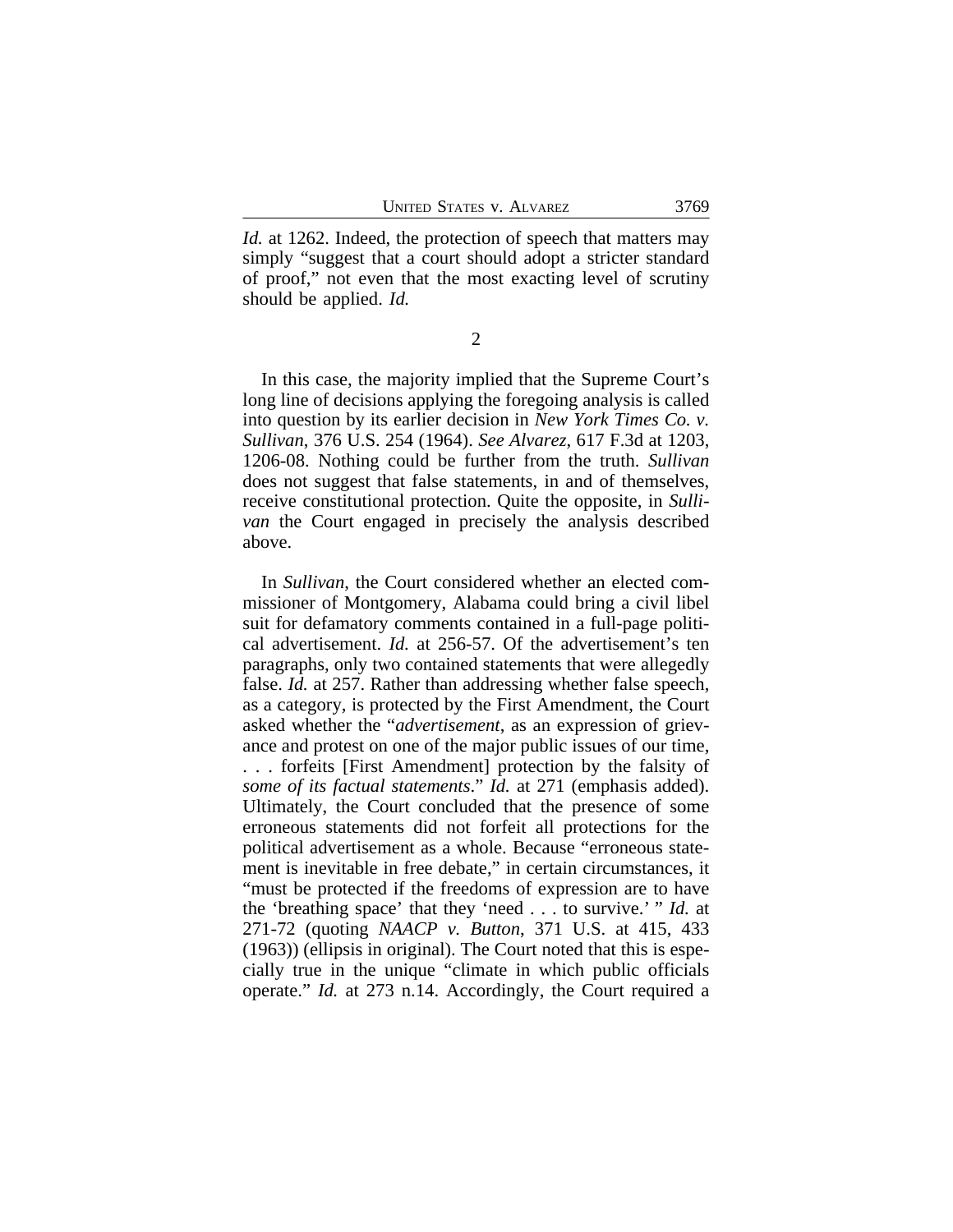heightened "actual malice" scienter for public officials seeking to bring defamation actions against their critics, specifically to buttress our "profound national commitment to the principle that debate on public issues should be uninhibited, robust, and wide-open." *Id.* at 270.

As described by the Supreme Court itself, *Sullivan* thus stands for the simple proposition that we must "protect *some falsehood* in order to protect *speech that matters*." *Gertz*, 418 U.S. at 341 (emphasis added) (discussing *Sullivan*). This is a far cry from the majority's opinion, which somehow concludes that "we presumptively protect all speech, including false statements." *Alvarez*, 617 F.3d at 1217 (emphasis omitted). The Court in *Sullivan* did not address the question whether false statements, as a category, are protected by the First Amendment.**<sup>4</sup>** *Sullivan*'s holding does not even apply to defamation actions against private individuals, nor does it extend First Amendment protections to *any* knowingly false speech, *see Garrison v. Louisiana*, 379 U.S. 64, 75 (1964) ("[T]he knowingly false statement and the false statement made with reckless disregard of the truth, do not enjoy constitutional protection.").

*Sullivan* is but one example of granting limited First Amendment protection to false statements *in order to* protect other, non-false speech that matters. *See BE & K Constr. Co.*, 536 U.S. at 531 (describing *Sullivan* as "[a]n example of . . . 'breathing space' protection" for speech that matters). And *Sullivan* therefore does not establish any rule that calls into question the Court's many subsequent statements that identify false speech as constitutionally unprotected.

<sup>&</sup>lt;sup>4</sup>And the Court certainly did not address whether *all* speech is presumptively protected, as the majority opinion states. It is difficult to see how the majority could defend this more startling conclusion, given the multitude of Supreme Court cases stating emphatically that certain "categories of speech [are] *fully outside* the protection of the First Amendment." *United States v. Stevens*, 130 S. Ct. 1577, 1586 (2010) (emphasis added); *accord Konigsberg v. State Bar of Cal.*, 366 U.S. 36, 50 (1961).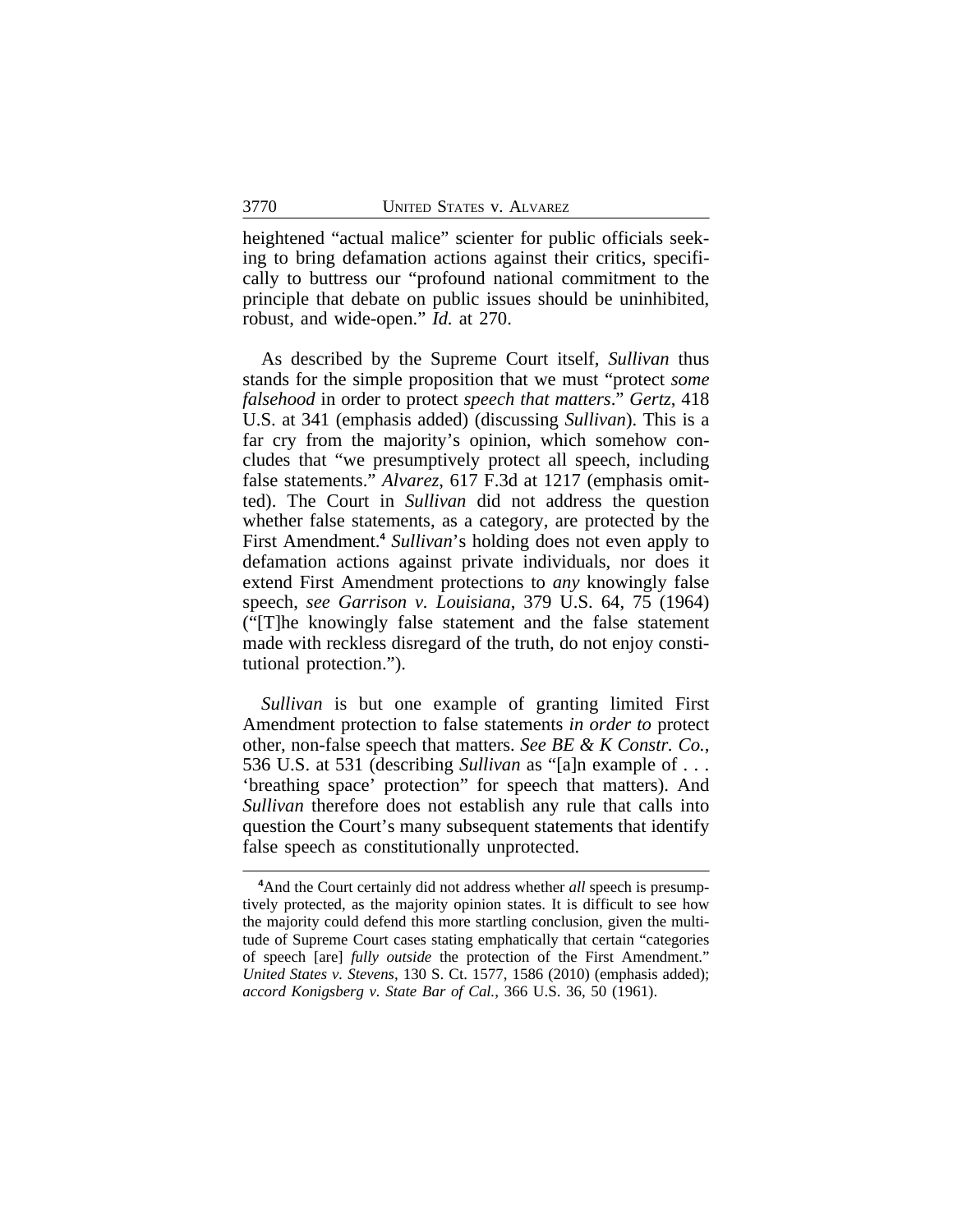Altogether, upon consideration of both the Supreme Court's plain statements and the Court's underlying analysis, we are left with the conclusion that false statements of fact are not protected by the First Amendment, *unless it is shown* that other "speech that matters" requires such protection. Without more, restrictions upon false statements, as with other areas of unprotected speech, are simply not subject to strict scrutiny review. *See United States v. Stevens*, 130 S. Ct. 1577, 1585-86 (2010) ("[W]ithin [the] categories of unprotected speech . . . no process of case-by-case adjudication is required, because the balance of competing interests is clearly struck." (internal quotation marks omitted)). The majority never should have imposed such exacting standards upon the Stolen Valor Act.

III

Despite such overwhelming precedent, the majority somehow proclaims to "find *no authority* holding that false factual speech, as a general category unto itself, is [unprotected by the First Amendment]." *Alvarez*, 617 F.3d at 1206 (emphasis added). With that remarkable conclusion, the majority dove into strict scrutiny analysis after determining that the government had not rebutted the majority's self-imposed presumption of such scrutiny. The court never even considered whether the Stolen Valor Act will chill speech that matters, much less required Xavier Alvarez to demonstrate that it will.**<sup>5</sup>**

**<sup>5</sup>** In his post-opinion concurrence, Judge Smith insists that the government is required "to prove that the targeted speech is not . . . protected." Smith Concurrence at 3747. This is misleading. At most, the government bears the burden of showing that the speech targeted is *within a certain class* of unprotected speech; once that is shown, no further case-by-case analysis is needed, *see Stevens*, 130 S. Ct. at 1585-86. Here, there is no question that the Act criminalizes *only* false statements of fact. Such statements are categorically unprotected for their own sake—and it is then Alvarez's burden to demonstrate whether other First Amendment concerns require protection of the false statements at issue.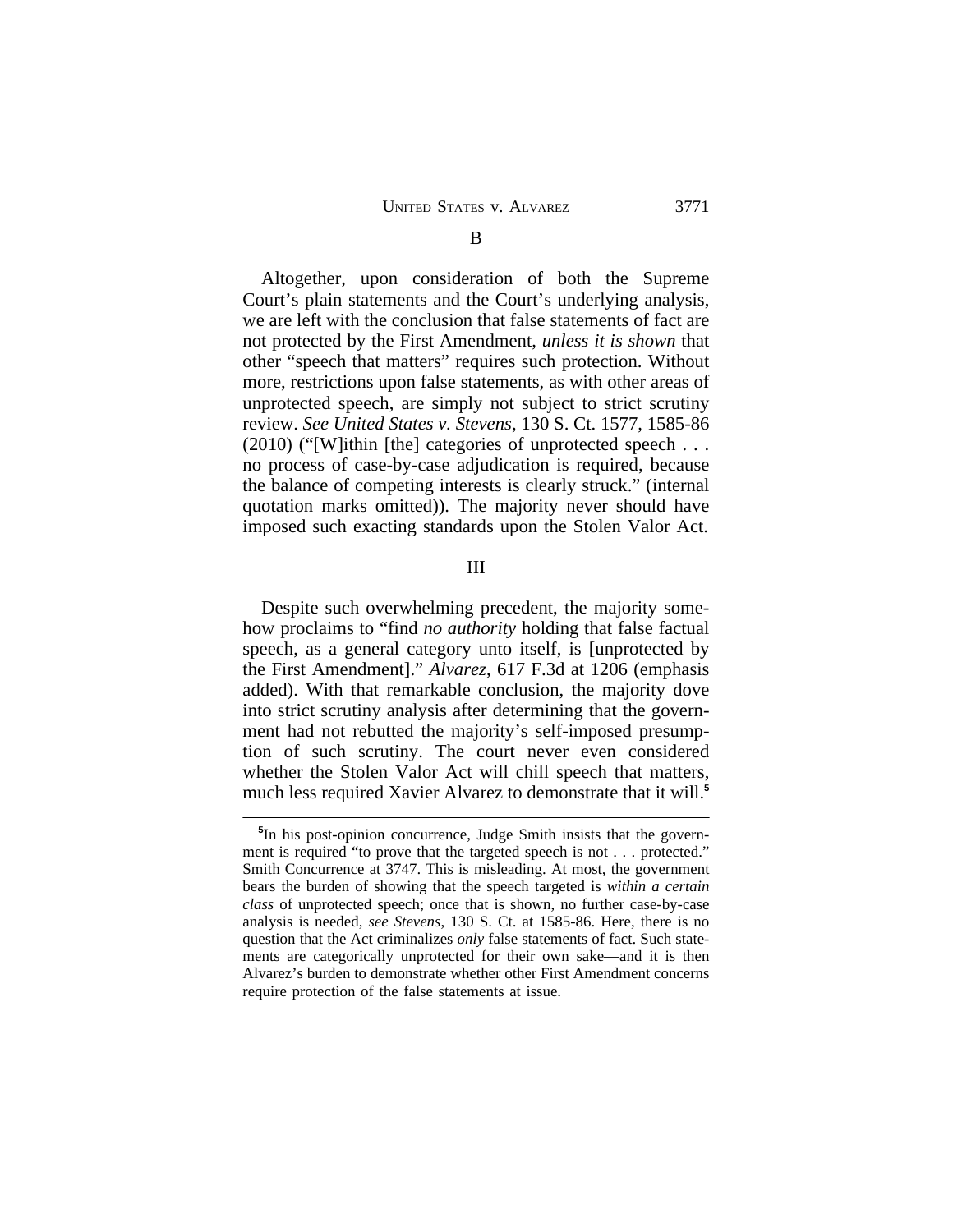In so doing, the majority both rejected the Supreme Court's settled method of analysis and ignored the Court's clear language. As Judge Bybee put it, "[t]he majority . . . effectively overruled *Gertz* and inverted the whole scheme." *Id.* at 1223 (Bybee, J., dissenting). And, ultimately, the majority imposed burdens upon the Stolen Valor Act that are unsupported by, and are even directly contrary to, existing law.

# A

## 1

Instead of recognizing that false speech is unprotected, the majority refused to give the Supreme Court's consistent and overwhelming precedent its full due. Instead, the majority "believe[s] the historical category of unprotected speech identified in *Gertz* and related law is *defamation*, not all false factual speech." *Alvarez*, 617 F.3d at 1207 (emphasis added). The majority thus analyzed the issue as whether it should "extend" this traditionally unprotected category of "defamation" to include false statements of fact more broadly. *Id.* at 1208*.*

But to accept the majority's reading of *Gertz* and its progeny, one must turn a deaf ear to the Supreme Court's language. Indeed, in the majority's view, each of the myriad times the Court referred to "false statements" generally, the Court misspoke. For instance, when the Court wrote that "the erroneous statement of fact is not worthy of constitutional protection," *Gertz*, 418 U.S. at 340, what it really meant (according to the majority) was "the erroneous statement of fact is not worthy of constitutional protection [only if it meets the traditional definition of defamation]." Or when the Court instructed that "false statements [are] unprotected for their own sake," *BE & K Constr. Co.*, 536 U.S. at 531, it actually meant (according to the majority) that "[slander and libel are] unprotected for their own sake."

It is not our place to put words into the mouth of the Supreme Court. Worse yet, it is not our place to take the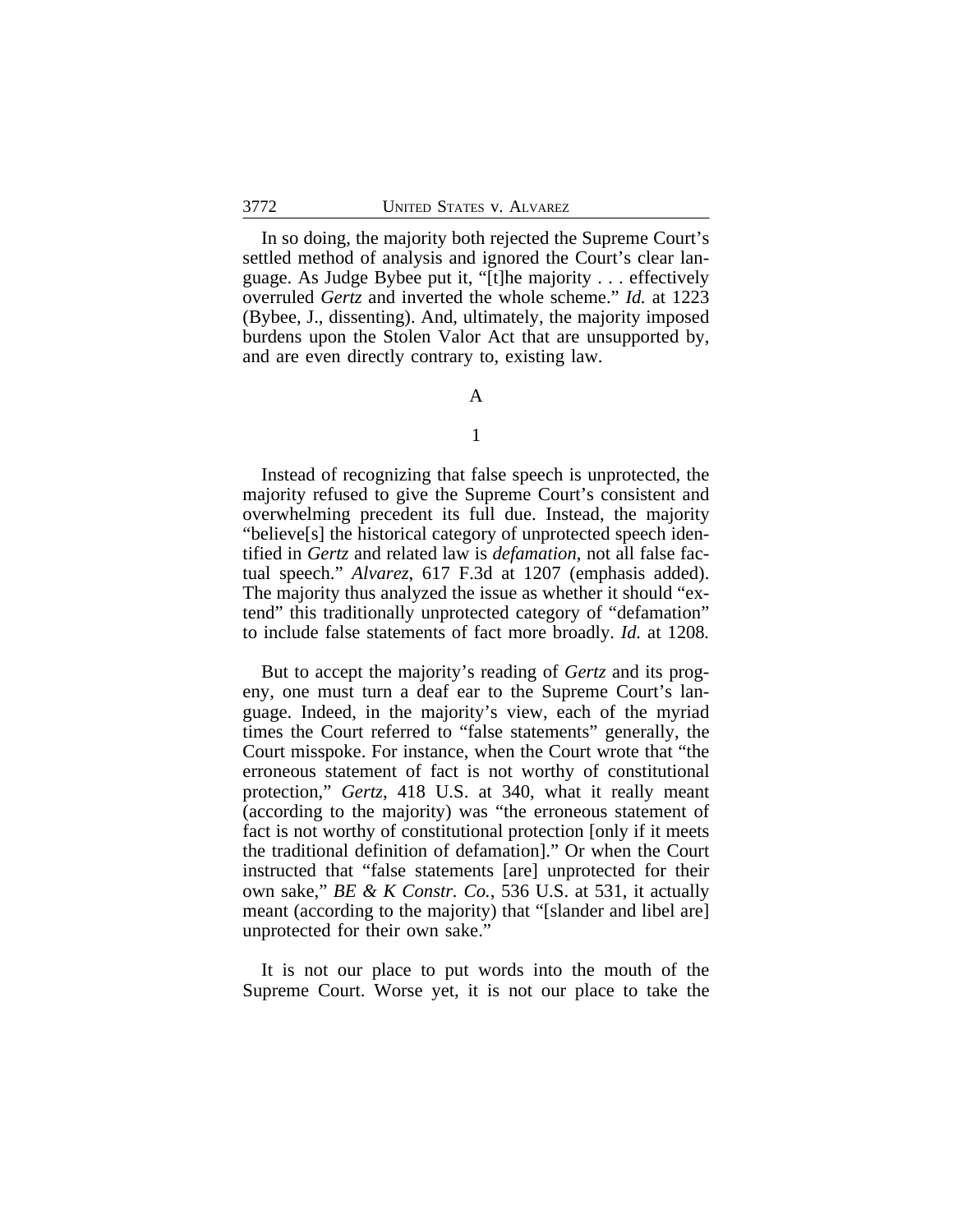UNITED STATES v. ALVAREZ 3773

Supreme Court's actual words and reshape them to mean something entirely different. As Judge Bybee noted in dissent, the Supreme Court surely knows the difference between "defamation" and "false statements of fact." *See Alvarez*, 617 F.3d at 1223 (Bybee, J., dissenting). If it meant the former, presumably it would have said so. I cannot assume that the Court would have blithely used "false statements" to mean "defamation" for four decades running.

In reaching its constrained reading of *Gertz* and its progeny, the majority relies heavily on the Supreme Court's recent decision in *United States v. Stevens*. There, the Court considered whether graphic portrayals of violence to animals are entitled to protection under the First Amendment. Outlining the general framework for considering First Amendment challenges, the Court explained that certain "categories of speech [are] fully outside the protection of the First Amendment." *Stevens*, 130 S. Ct. at 1586. By way of illustration, the Court noted that these categories "includ[e] obscenity, defamation, fraud, incitement, and speech integral to criminal conduct." *Id.* at 1584 (citations omitted). The Court went on to reject the contention that depictions of animal cruelty were one such category, and thereafter to reject the argument that a new category for such depictions should be created.

The majority makes much of the fact that the Court in *Stevens* did not specifically name "false statements of fact" in its list of historically unprotected categories of speech. *See Alvarez*, 617 F.3d at 1208-09. The majority reads into that passage an implication that false statements are *not* historically unprotected. But, by its own terms, the Court's list of unprotected categories is not exhaustive. Even more, by stating that the categories of historically unprotected speech *include* the examples it named, the Court implied that other, unnamed classes of speech are unprotected as well. *See Burgess v. United States*, 553 U.S. 124, 131 n.3 (2008) (" '[T]he word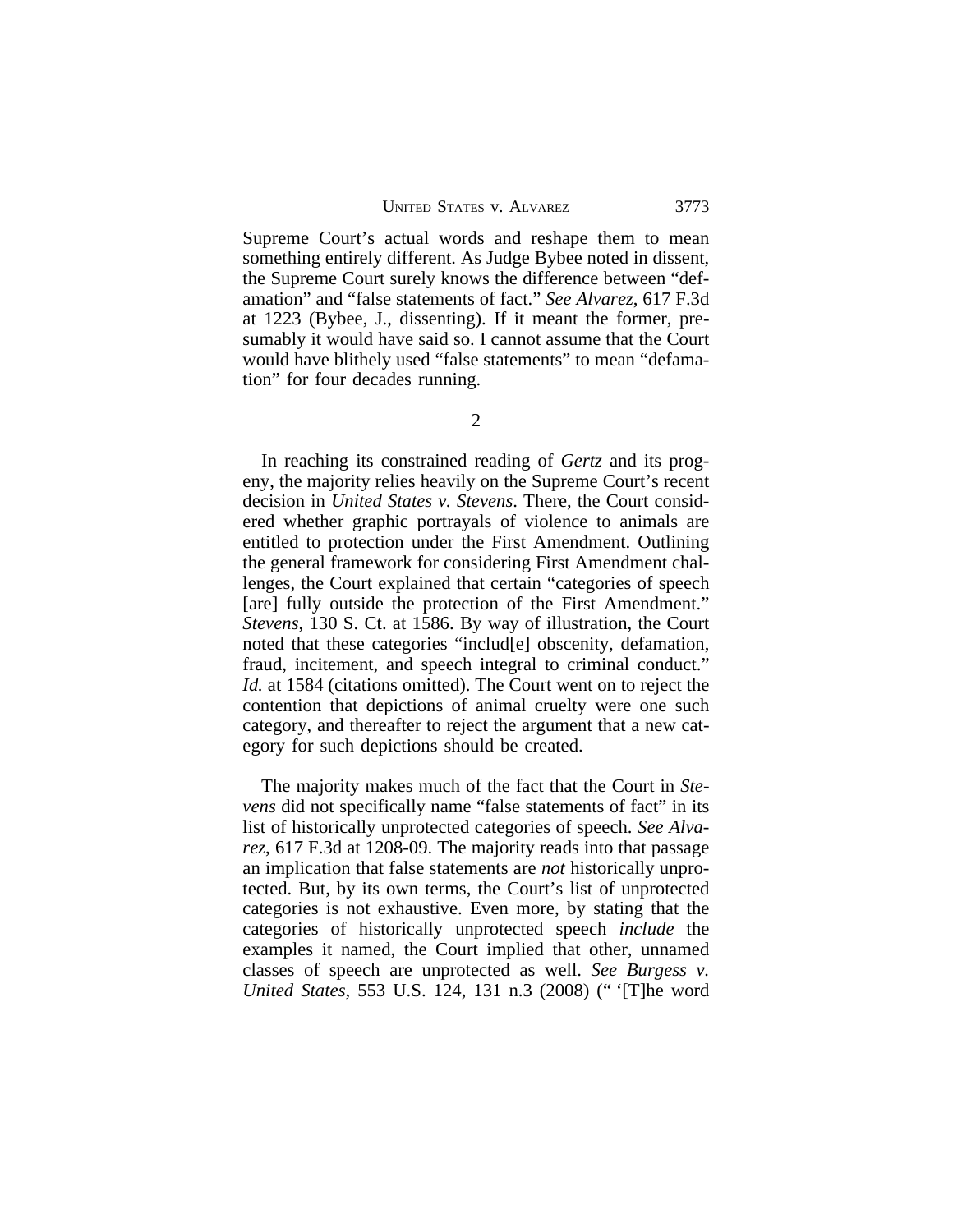'includes' is *usually a term of enlargement*, and not of limitation.' " (emphasis added) (quoting 2A N. Singer & J. Singer, Sutherland on Statutory Construction § 47:7, at 305 (7th ed. 2007))). It is obvious that the Supreme Court's brief, illustrative list was in no way intended to call into question its decades of precedent explicitly stating that false statements of fact do not receive First Amendment protection.

Moreover, it is little surprise that the Supreme Court at times refers specifically to "defamation" as an unprotected category, given that many of the cases in this area concern defamatory statements.**<sup>6</sup>** *See, e.g.*, *Gertz*, 418 U.S. at 323; *Chaplinsky*, 315 U.S. at 568. But the Court's reference to the specific category of defamation in a given case has never been thought to refute the notion that the general category of false statements is unprotected. For example, in *Chaplinsky v. New Hampshire*, the Court listed the categories of historically unprotected speech as "the lewd and obscene, the profane, the *libelous*, and the insulting or 'fighting' words." *Chaplinsky*, 315 U.S. at 572 (emphasis added). But, directly quoting *Chaplinsky*, in *Gertz* the Court stated more broadly that "false statements of fact" are categorically unprotected. *Gertz*, 418 U.S. at 340. The fact that one of the Court's most recent statements on unprotected categories of speech did not expressly mention "false statements of fact" sheds little, if any, light on the historical protection of such speech.

B

After dodging the Supreme Court's clear guidance, the majority mistakenly concludes that the only way for the

**<sup>6</sup>** Importantly, not *all* of the cases in this area deal with defamation—a point that cuts sharply against the majority's reading of *Gertz*. *See, e.g.*, *BE & K Constr. Co*, 536 U.S. 516 (retaliatory lawsuits); *Hustler Magazine*, 485 U.S. 46 (intentional infliction of emotional distress); *see also Alvarez*, 617 F.3d at 1224-27 (Bybee, J., dissenting) (collecting and discussing cases).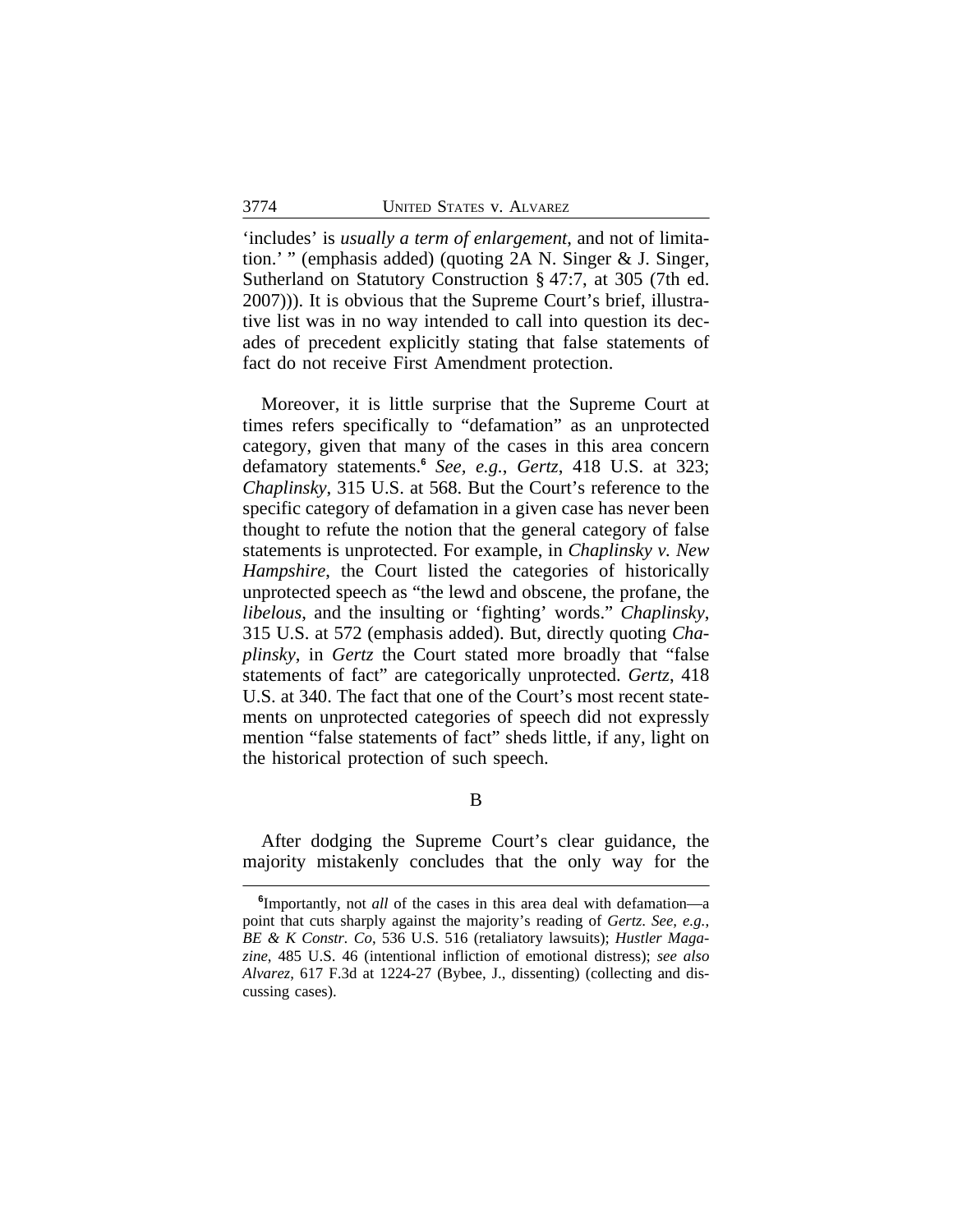UNITED STATES V. ALVAREZ 3775

Stolen Valor Act to survive is if it requires a scienter above negligence and a showing of individualized harm. *See Alvarez*, 617 F.3d at 1207-14. According to the majority, these requirements are derived from those imposed upon regulations of defamation and fraud—the two categories of unprotected speech that the majority admits deal in false statements. But upon closer look at current laws, the majority's selfcreated requirements do not hold water. Moreover, even if we *were* to impose such requirements, the Stolen Valor Act still survives.

1

The litany of state and federal laws that prohibit false speech *without* a showing of individualized harm drastically undermine the majority's insistence that all regulations of false speech must require such a showing.**<sup>7</sup>** For example, Chapter 47 of Title 18 (named "Fraud and False Statements"), criminalizes a host of false statements, including many without any showing of harm (or even of "materiality")—and some which do not even contain a scienter requirement. *See, e.g.*, 18 U.S.C. § 1005 (punishing "any false entry in any book, report, or statement" of a bank); *id.* § 1011 (punishing "any [knowingly] false statement . . . relating to the sale of any mortgage, to any Federal land bank"); *id.* § 1015(a) (punishing "any [knowingly] false statement under oath, in any case, proceeding, or matter relating to . . . naturalization, citizenship, or registry of aliens"); *id.* § 1027 (punishing "any [knowingly] false statement or representation of fact . . . required by [ERISA]"). The Supreme Court has rejected the contention that these statutes implicitly require a showing of

**<sup>7</sup>**Moreover, the failure of these laws to comply with the majority's selfcreated requirements suggests that prohibitions of false speech have not been constrained to traditional definitions of "fraud" or "defamation." I certainly do not agree, as Judge Smith assumes, Smith Concurrence at 3751, that these laws are constitutional only because they fit within such categories as listed in *Stevens*.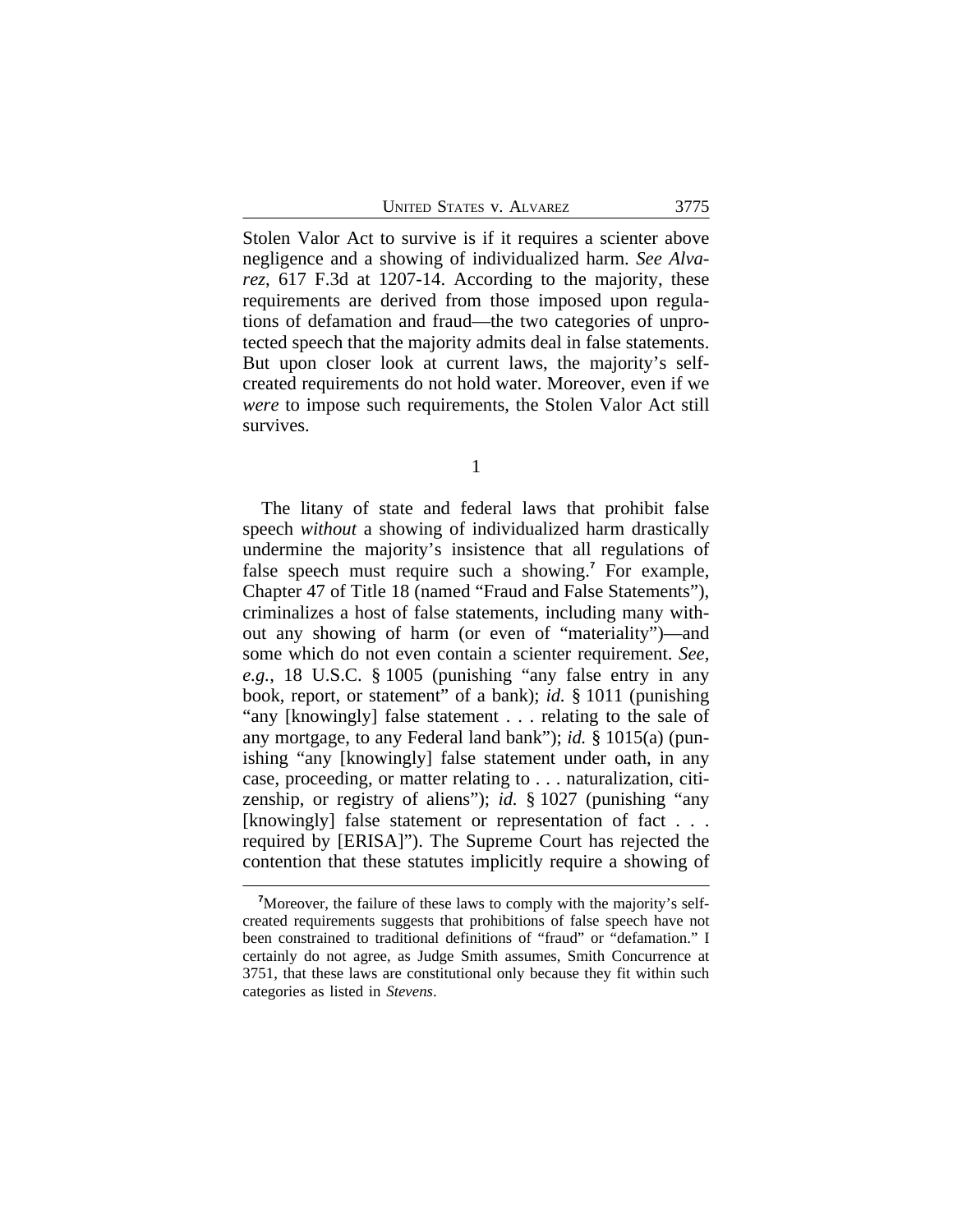materiality or harm—and yet the Court did not even consider whether the absence of such a requirement raised First Amendment concerns. *See United States v. Wells*, 519 U.S. 482 (1997). And the federal government is far from alone; a quick survey of but a few states within our own circuit underscores just how prevalent prohibitions of false statements are, even without individual harm requirements. *See, e.g.*, Alaska Stat.  $\S 11.56.800(a)(2)$  (punishing "false report[s] to a peace office that a crime has occurred or is about to occur"); Ariz. Rev. Stat. § 13-2907.03 (punishing a knowingly "false report of sexual assault involving a spouse"); Nev. Rev. Stat. § 199.145 (punishing any willful "unqualified statement of that which the person does not know to be true" made under oath); Rev. Code Wash. § 9A.60.070 (punishing knowingly false claims of "a credential issued by an institution of higher education that is accredited," in promotion of a business or with the intent to obtain employment).

It is thus neither out of the ordinary nor constitutionally significant that the Stolen Valor Act does not require a showing of individualized harm.

2

Even if we were to require the Stolen Valor Act to contain the majority's self-created requirements, the Act would still stand. First, even accepting the need for some scienter above negligence, it is clearly met here.**<sup>8</sup>** Although the Act does not explicitly contain a scienter requirement, Alvarez readily admits that he knew his statement was a lie when he uttered it. *See Alvarez*, 617 F.3d at 1201. Thus, at least as-applied to Alvarez, the statute's lack of a scienter requirement is of no

<sup>&</sup>lt;sup>8</sup>Although the majority implied that, to survive, the Act must require a "malicious" or "knowingly false" scienter along the lines of *Sullivan*, *Alvarez* 617 F.3d at 1209, it is difficult to understand why such a strict scienter would be required here, while it is not even required in defamation actions brought by non-public figures, *see Gertz* 418 U.S. at 343-50.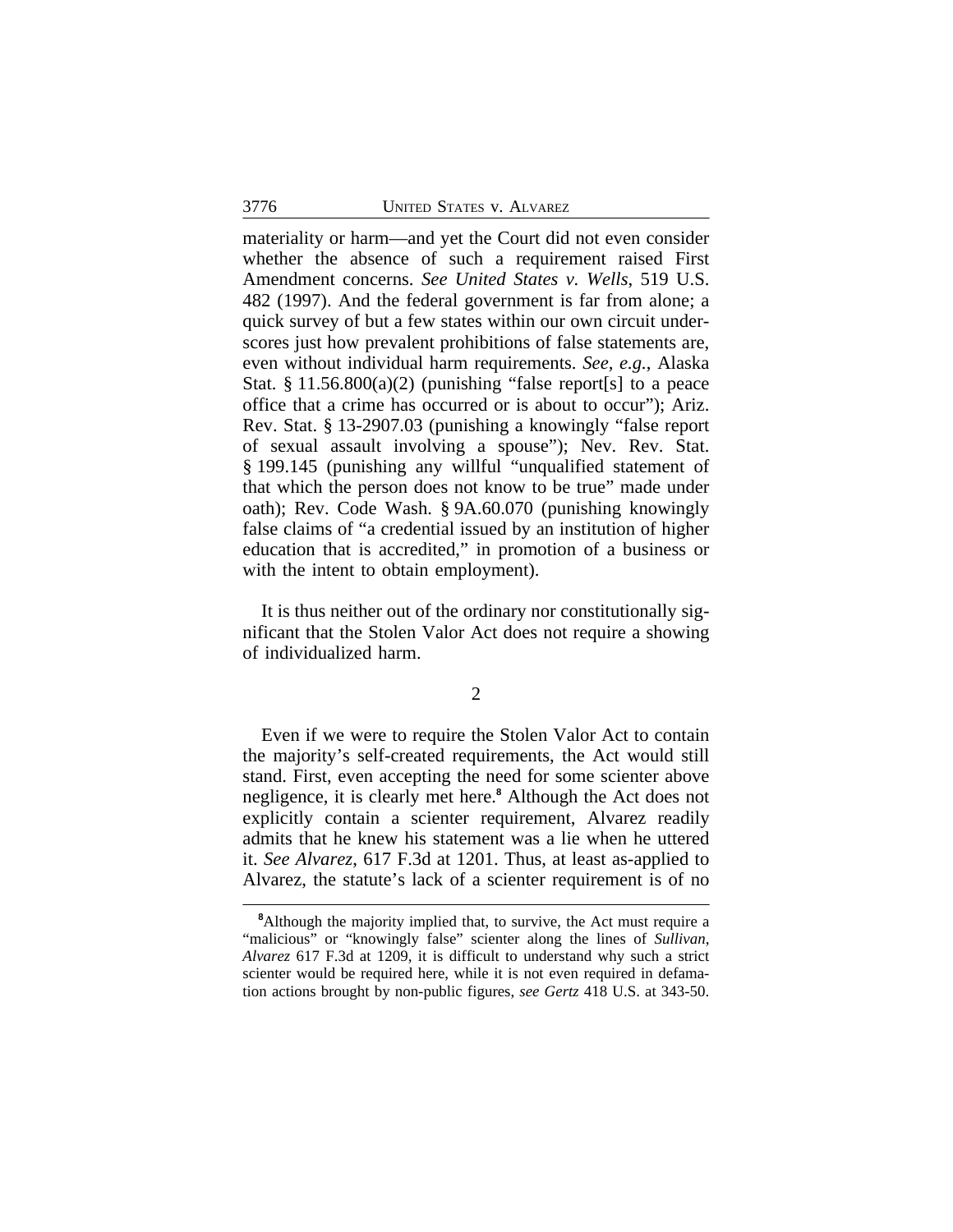moment. Moreover, in seemingly every case that would be prosecuted under the Act, the speaker will know the falsity of his statement. It is difficult to imagine a scenario in which a speaker honestly believes that he has been awarded a military honor that he has not actually received. To the extent that any such case would arise, it surely would be the rare exception. Thus, the lack of a scienter requirement carries no weight even under Alvarez's facial challenge. That challenge may succeed only if "no set of circumstances exists under which the Act would be valid." **<sup>9</sup>** *United States v. Salerno*, 481 U.S. 739, 745 (1987).

Second, even if it were necessary, a requirement that the Act criminalize only statements that effect some harm is easily satisfied. Indeed, Congress has identified the harm at issue: "[f]raudulent claims surrounding the receipt of . . . [military] decorations and medals awarded by the President or the Armed Forces of the United States damage the reputation and meaning of such decorations and medals." Stolen Valor Act of 2005, Pub. L. No. 109-437, § 2(1), 120 Stat. 3266 (2006). The majority admits that "Congress certainly has an interest, even a compelling interest" in preventing such harm. *Alvarez*, 617 F.3d at 1216. That the Act does not explicitly limit its scope only to those false statements that incur this congressionally identified harm is inconsequential; the underlying point is that *all* such statements contribute to the harm. *See also Keeton v. Hustler Magazine, Inc.*, 465 U.S. 770, 776 (1984) ("False statements of fact harm both the subject of the falsehood and the readers of the statement." (emphasis removed)). "The fact that a congressional directive reflects unprovable assumptions about what is good for the people, including imponderable aesthetic assumptions, is not a sufficient reason

<sup>&</sup>lt;sup>9</sup>Similarly, the Act's lack of a scienter requirement does not render the statute overbroad, which would require its unconstitutional sweep to be "*substantial* . . . [when] judged in relation to the statute's plainly legitimate sweep." *Broadrick v. Oklahoma*, 413 U.S. 601, 615 (1973) (emphasis added).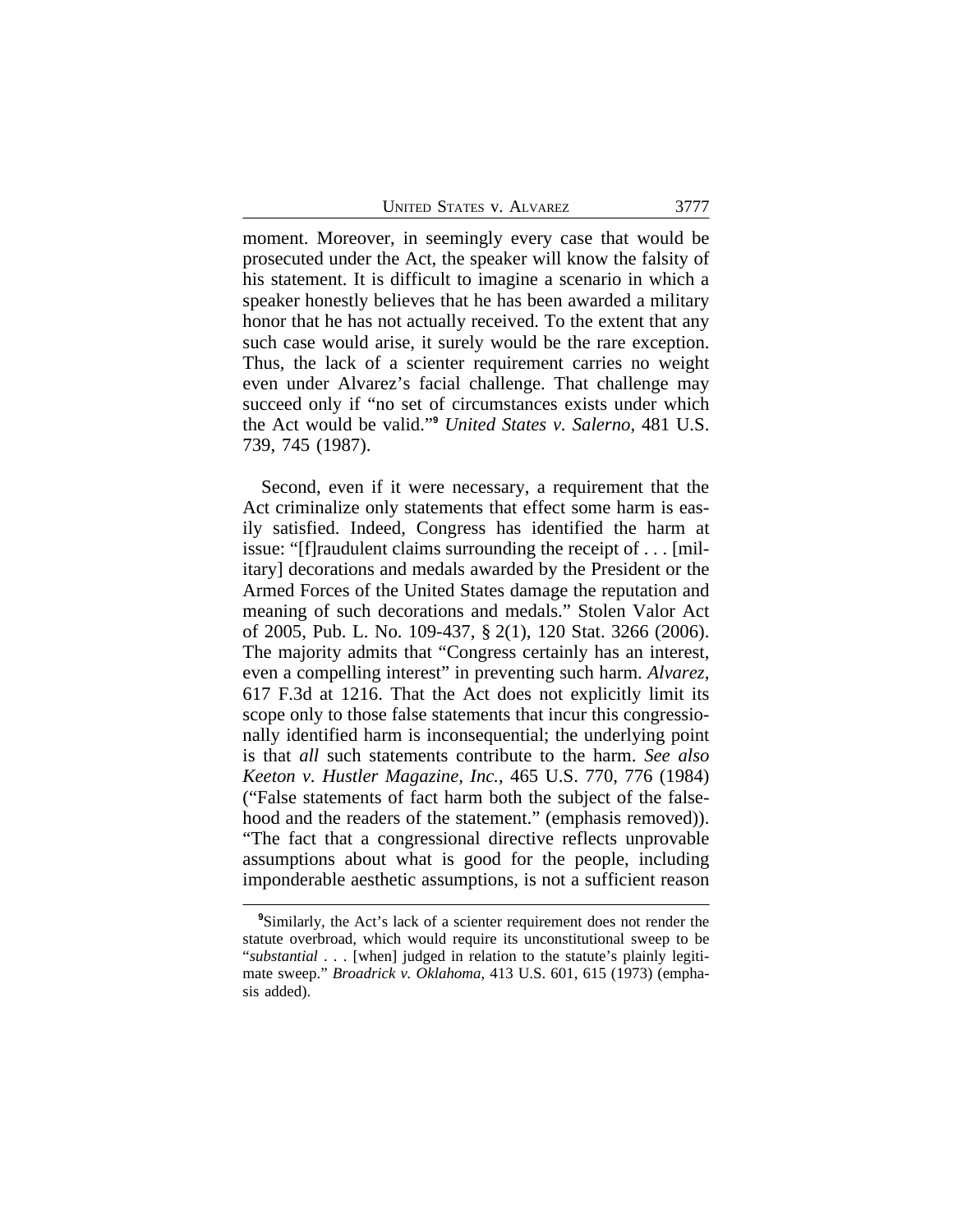to find that statute unconstitutional." *Paris Adult Theatre I v. Slaton*, 413 U.S. 49, 62 (1973).

It is difficult to see how reputational harm to the military even could be evaluated on an individual basis, and it is no surprise that the Act has not made such a showing an element of the offense. The Act's general harm provision is both sensible and sufficient. Neither the Constitution nor the Supreme Court has required anything more specific.**<sup>10</sup>**

#### IV

Finally, how should one address the bleak dystopia hypothesized by Chief Judge Kozinski? In his view, if we are to take the Supreme Court at its word that false statements of fact are unprotected by the First Amendment, then a variety of white lies, exaggerations, and cosmetic enhancements—and apparently the core of self-expression itself—must fall. See Kozinski Concurrence at 3756-59. Such fears are wholly unfounded and miss the very crux of my disagreement with the majority.

As an initial matter, most of the "lies" that Chief Judge Kozinski postulates are not false statements of fact whatsoever. They are opinions ("Gee you've gotten skinny;" "She's just a friend;" "I just haven't met the right woman;" "I'm sooo lucky to have a smart boss like you;" "I had too much to drink;" "You're the greatest living jurist"); expressions of emotion or sensation ("I love opera;" "But I love you *so* much;" "It's not you, it's me;" "My back hurts;" "I've got a headache"); predictions or plans ("[I]t won't hurt a bit;" "I'll

**<sup>10</sup>**Indeed, 18 U.S.C. § 1001—the leading federal prohibition on false statements—was vastly expanded following the New Deal, out of Congress's recognition that certain false statements would impair government functioning "*even though* the government would not be deprived of any property or money." *Brogan v. United States*, 522 U.S. 398, 412 (1998) (Ginsburg, J., concurring) (emphasis added). This, like the Stolen Valor Act, is but one example of Congress's authority to prohibit false speech based upon general, perhaps unprovable, assumptions about public good.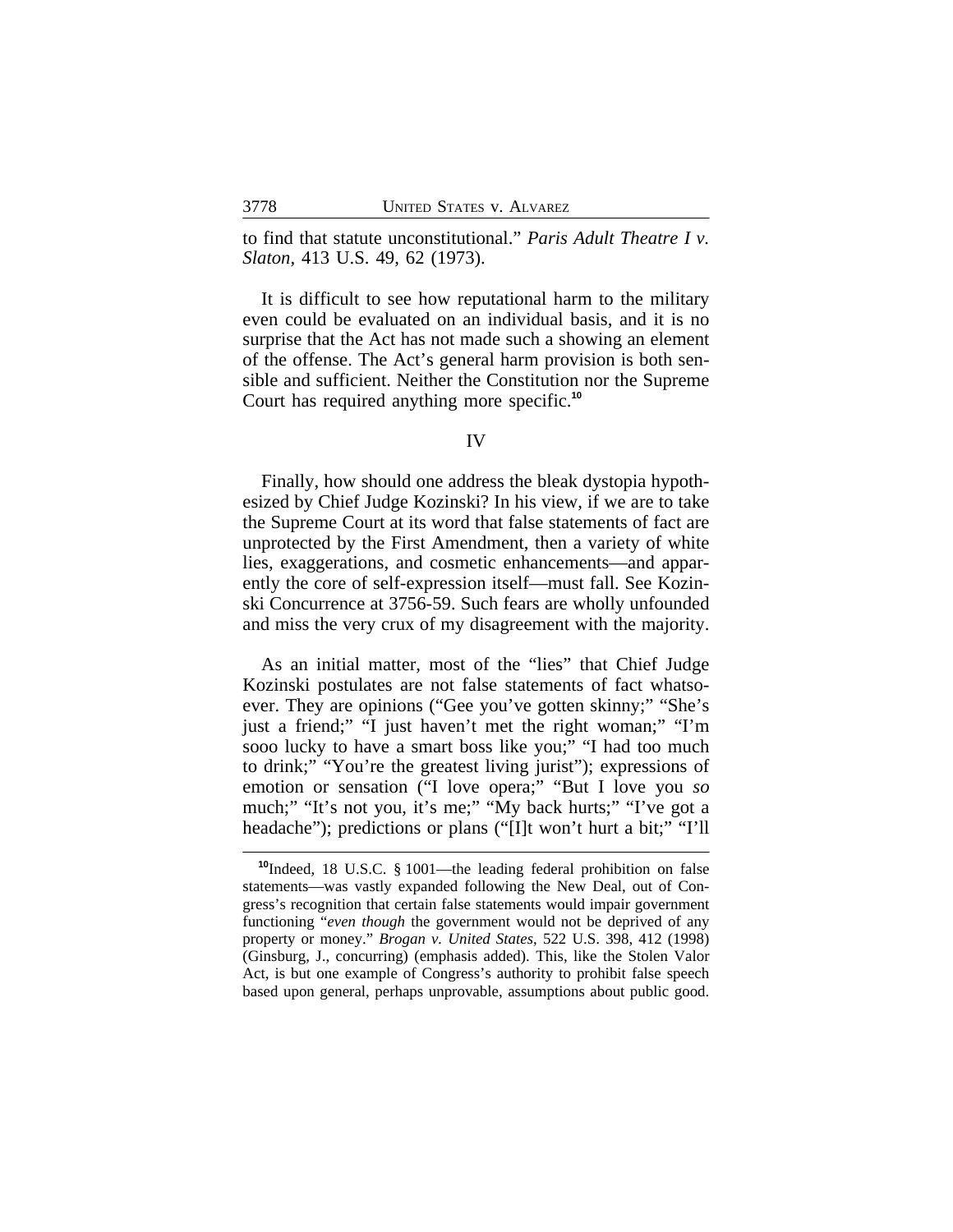UNITED STATES v. ALVAREZ 3779

call you about lunch"); exaggerations ("We go way back"); and playful fancy ("There are eight tiny reindeer on the rooftop"). Kozinski Concurrence at 3756, 3758-59. Even if these were to be described—under the loosest possible definition as statements of fact, they would hardly be falsifiable. Such statements thus are not even implicated by the foregoing discussion of the protections afforded false statements of fact. *See generally Alvarez*, 617 F.3d at 1220-23 (Bybee, J., dissenting) (outlining the contours of false statements, as defined by the Supreme Court).

More importantly, Chief Judge Kozinski appears to have misunderstood my fundamental disagreement with the majority. That false statements of fact are always *unprotected* in themselves is not to say that such statements are always *subject to prohibition*. Quite to the contrary, as I have discussed at length, false statements may often *not* be prohibited, where it is shown that other, constitutionally protected speech will be stifled as well. For example, Chief Judge Kozinski identifies "[p]olitical and self expression" as "at the very heart of the First Amendment." Kozinski Concurrence at 3763. And false statements could not uniformly be prohibited without regard to the effect on such forms of expression. But the problem here—and the reason that this case deserves to be reheard en banc—is that the majority never even *asked* whether speech such as political or self-expression would be harmed by the Stolen Valor Act before diving into strict scrutiny analysis.**<sup>11</sup>**

**<sup>11</sup>**Judge Smith now suggests that the need to protect "speech that matters" is an illusory restraint on the government. *See* Smith Concurrence at 3755 (questioning what sorts of speech "matter" and suggesting that lies would be subject to "ever-expanding" prohibition). But, as has been discussed, the Supreme Court has indeed restricted the prohibition of some false statements in the interest of political expression and public debate. *See supra* Part II.A. Judge Kozinski's "Kafkaesque world," Smith Concurrence at 3755, suggests that personal self-expression may require similar protection in some cases. In short, there are many areas of speech that matter which may require protection in a given case, but the court must actually *address* such areas in order to give the safeguard teeth.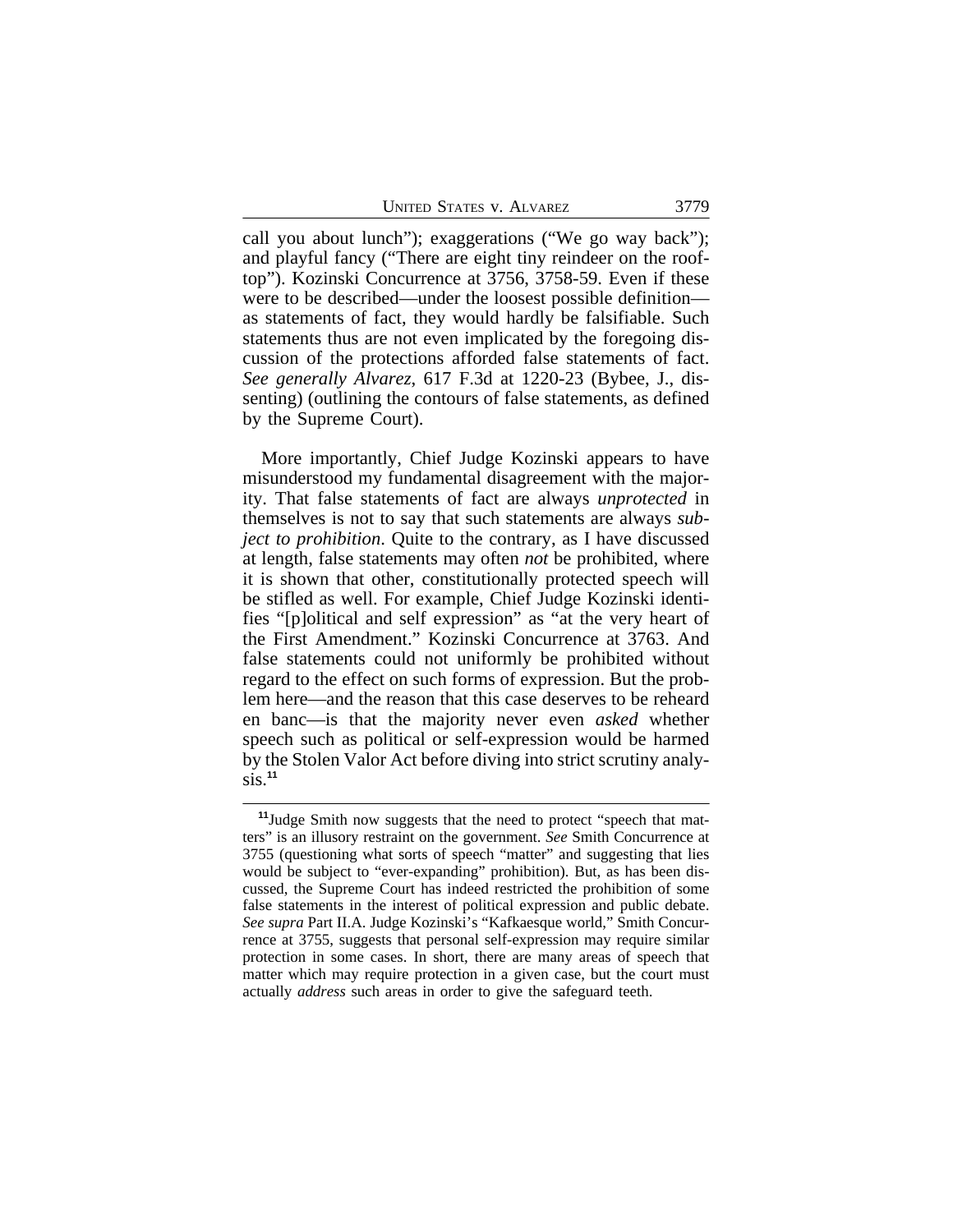Like a Hollywood horror film, Chief Judge Kozinski describes a fictional world that may frighten, but which is far removed from the one in which we actually live.

#### V

Because the majority has strayed from the Supreme Court's clear guidance—and in the process has taken this court's First Amendment jurisprudence along for the ride—I must respectfully dissent from our court's regrettable failure to rehear this case en banc.

GOULD, Circuit Judge, dissenting from denial of rehearing en banc:

I respectfully dissent from denial of rehearing en banc. Although I agree with the suggestions of Judge O'Scannlain and Judge Bybee in their respective dissents that the majority in *Alvarez* is in tension with Supreme Court holdings in *Gertz* and *Garrison,* I would emphasize a different approach in my preferred form of analysis. I do not feel that sustaining Congress's Stolen Valor Act turns on the scope of a sentence from the Supreme Court in any one particular case, whether *Gertz*, or *Garrison*, or *Stevens*. Nor does it require that we say that all false statements are not deserving of First Amendment protection. Rather, I stress that the military context, in which the power of Congress is necessarily strong, together with the lack of any societal utility in tolerating false statements of military valor such as those made by Alvarez, which steal or dilute significant honors bestowed on military heroes, counsel that it's improper to apply strict scrutiny to invalidate this law on its face.

I do not doubt that some statements of the Supreme Court in other cases, read by the *Alvarez* majority to apply here, have contributed to the majority's reasoning. That is, of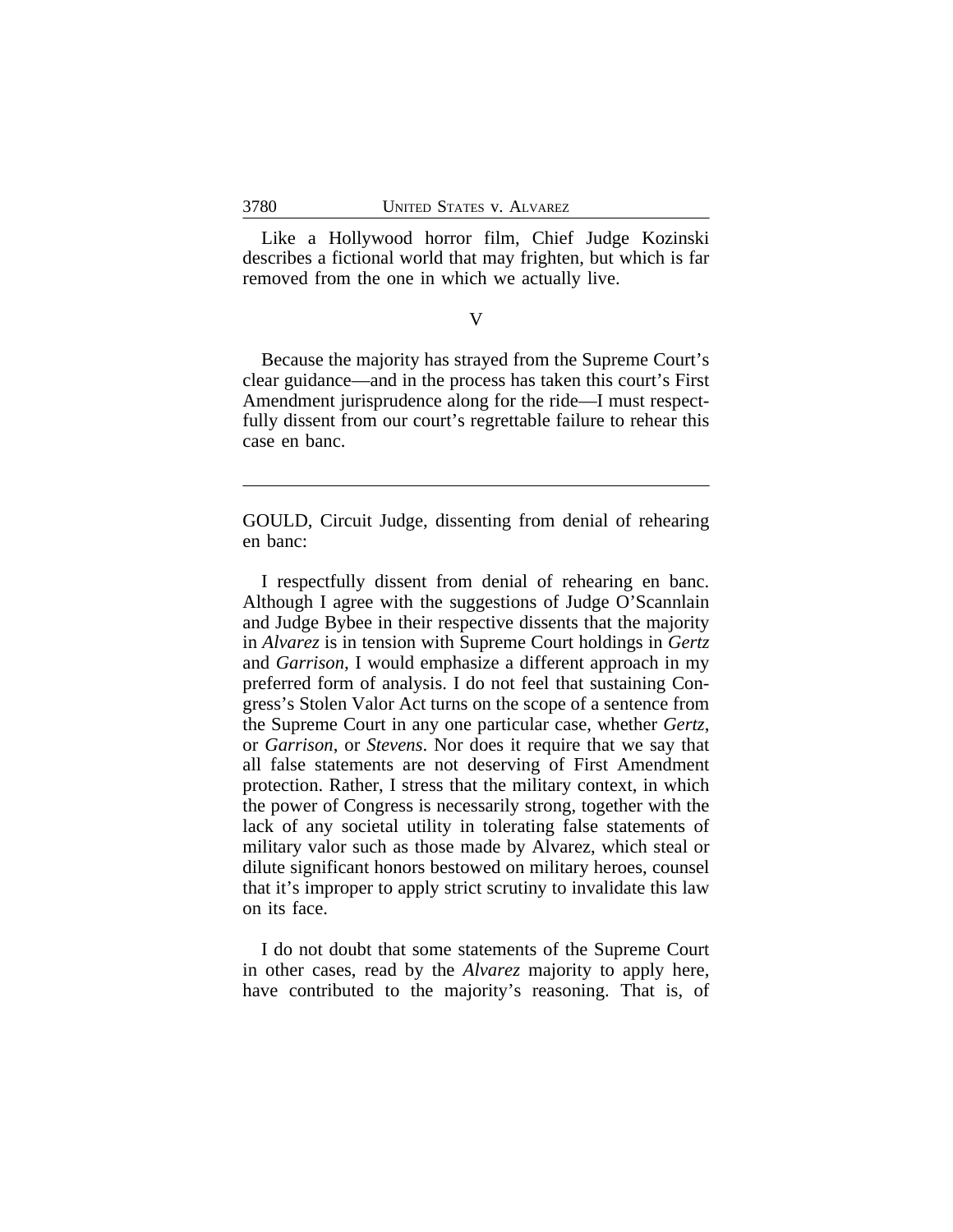UNITED STATES V. ALVAREZ 3781

course, the common law method, and even dicta from the Supreme Court warrants respect. *See, e.g.*, *Coeur D'Alene Tribe v. Hammond*, 384 F. 3d 674, 683 (9th Cir. 2004) (stating that Supreme Court dicta is entitled to "great weight")*; Official Comm. of Unsecured Creditors of Cybergenics Corp. ex rel. Cybergenics Corp. v. Chinery*, 330 F. 3d 548, 561 (3d Cir. 2003) (en banc) ("Although . . . the Supreme Court's dicta are not binding on us, we do not view it lightly."). But here, both sides to the controversy can find sentences in prior opinions to use in aid of their theories of the case. Moreover, statements in prior opinions, regardless of potential utility in a current dispute, cannot properly be interpreted as absolutely binding in cases involving different types of facts not present in a previous case decided by the Supreme Court.

It remains open for the Supreme Court to clarify its First Amendment law in the context of Alvarez's challenge to the Stolen Valor Act. For my part, I would distinguish cases with language cutting a different way, while viewing the crux of the issue as this: A rational Congress might think that the quality of military service and instances of award winning heroism will be enhanced to the extent that there aren't false claims of entitlement to military honors. This interest is a powerful one that a federal court should hesitate to diminish by outlawing the controlling statute on its face. Conversely, Alvarez has no substantial personal interest in lying about his military record, nor is there any substantial societal interest served by letting Alvarez lie about earning awards that he did not receive. I would hold that Congress's criminalization of making false statements about receiving miliary honors is a "carefully defined" subset of false factual statements not meriting constitutional protection. *See United States v. Alvarez*, 617 F.3d 1198, 1213 (9th Cir. 2010). Stated another way, there should be no conclusion of unconstitutionality even on the standard framed by the majority opinion. To uphold this statute would not necessarily remove all false statements in all contexts from First Amendment scrutiny.